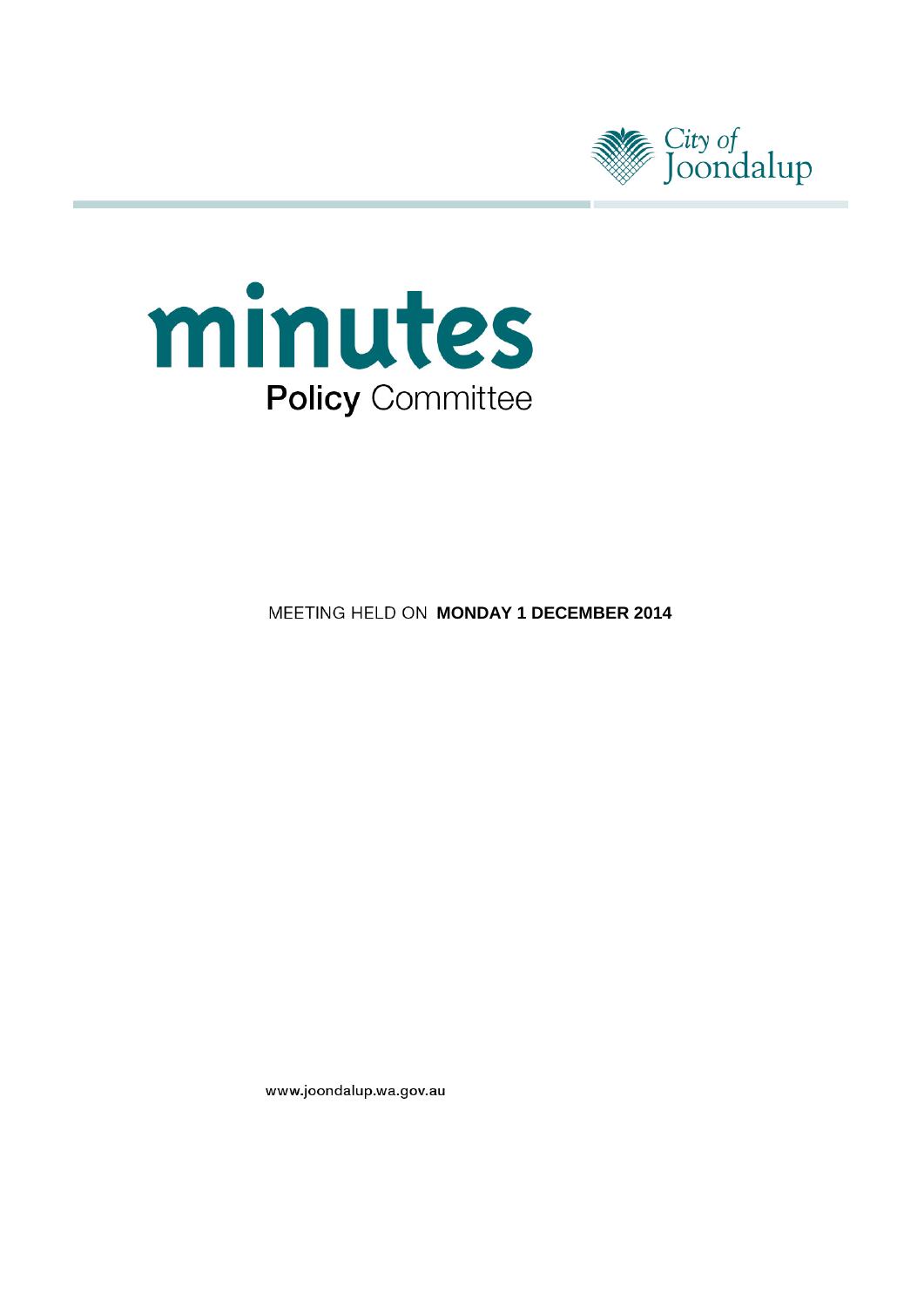# **TABLE OF CONTENTS**

| Item No.       | <b>Title</b>                                                                   | Page No. |
|----------------|--------------------------------------------------------------------------------|----------|
|                | <b>Declaration of Opening</b>                                                  | 3        |
|                | <b>Declarations of Interest</b>                                                | 3        |
|                | Apologies/Leave of absence                                                     | 4        |
|                | <b>Confirmation of Minutes</b>                                                 | 4        |
|                | Announcements by the Presiding Member without discussion                       | 5        |
|                | Identification of matters for which the meeting may be closed to<br>the public | 5        |
|                | <b>Petitions and deputations</b>                                               | 5        |
|                | <b>Reports</b>                                                                 | 6        |
| 3              | Use of Sea Containers within the City of Joondalup - [18058]                   | 6/26     |
| 1              | Review of Facility Hire Subsidy Policy - [101271]                              | 13       |
| $\overline{2}$ | Revocation of the Tennis Court Lighting Standards Policy - [101290]            | 21       |
| 3              | Use of Sea Containers within the City of Joondalup - [18058]                   | 26/6     |
|                | <b>Urgent Business</b>                                                         | 27       |
|                | Motions of which previous notice has been given                                | 27       |
|                | <b>Requests for Reports for future consideration</b>                           | 27       |
|                | <b>Closure</b>                                                                 | 27       |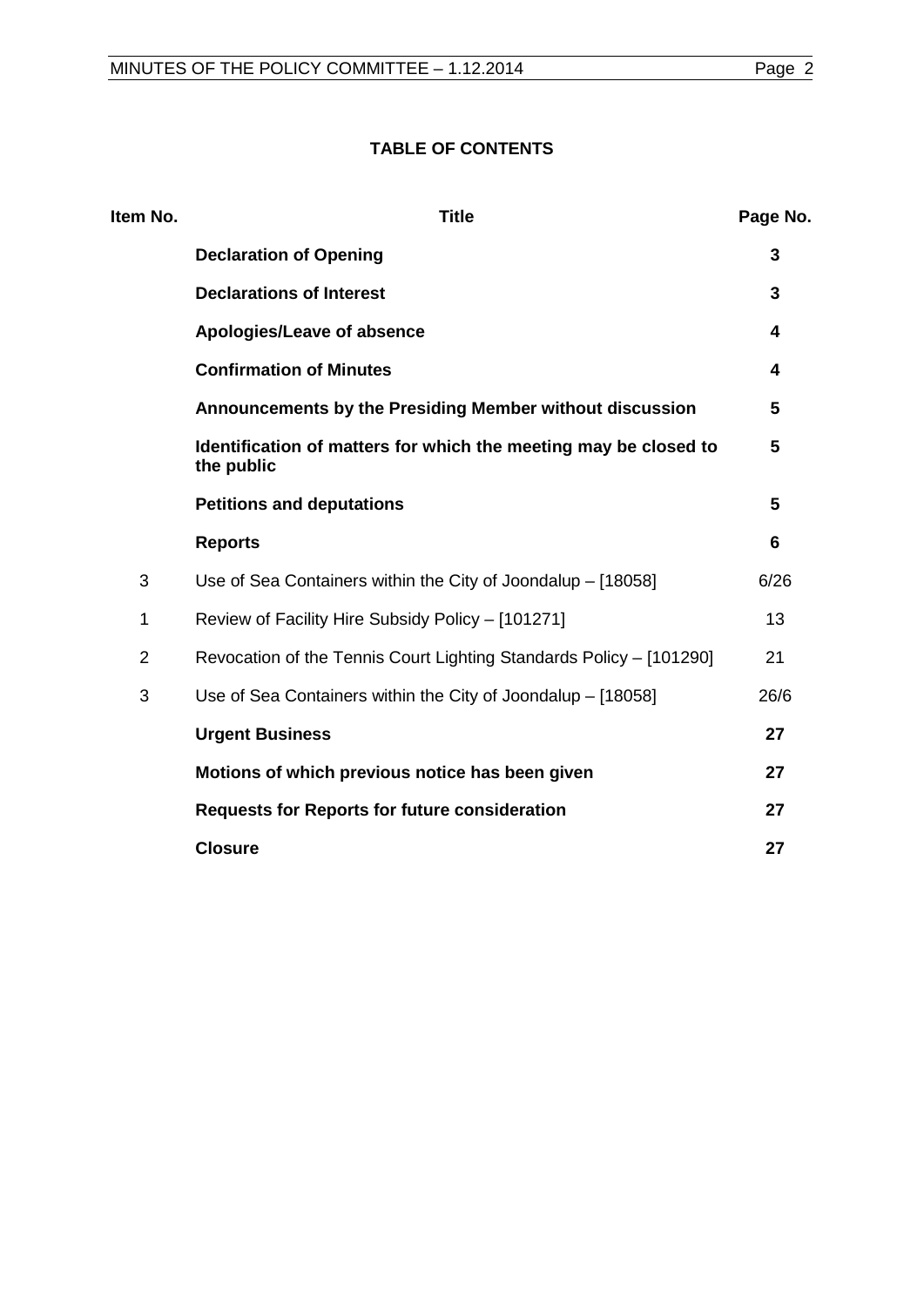# **CITY OF JOONDALUP**

#### **MINUTES OF THE POLICY COMMITTEE MEETING HELD IN CONFERENCE ROOM 2, JOONDALUP CIVIC CENTRE, BOAS AVENUE, JOONDALUP ON MONDAY 1 DECEMBER 2014.**

# **ATTENDANCE**

#### **Committee Members**

| <b>Presiding Member</b>        |               |
|--------------------------------|---------------|
|                                | from $6.15pm$ |
| <b>Deputy Presiding Member</b> |               |
|                                |               |
|                                |               |
|                                |               |
|                                |               |
|                                |               |
|                                |               |
|                                |               |

# **Observer**

Cr Tom McLean, JP

# **Officers**

| Mr Mike Tidy       | <b>Director Corporate Services</b>          | from $6.15pm$                |
|--------------------|---------------------------------------------|------------------------------|
| Ms Dale Page       | Director Planning and Community Development |                              |
| Mr Jamie Parry     | Director Governance and Strategy            |                              |
| Mr Brad Sillence   | <b>Manager Governance</b>                   | Absent from 6.08pm to 6.13pm |
| Mr John Corbellini | <b>Manager Planning Services</b>            | to 6.50pm                    |
| Mr Mike Smith      | Manager Leisure and Cultural Services       | from $6.15pm$                |
| Mr John Byrne      | <b>Governance Coordinator</b>               | Absent from 6.08pm to 6.12pm |
| Mrs Lesley Taylor  | Governance Officer                          |                              |

# <span id="page-2-0"></span>**DECLARATION OF OPENING**

The Presiding Member declared the meeting open at 6.00pm.

# <span id="page-2-1"></span>**DECLARATIONS OF INTEREST**

# **Disclosures of Financial / Proximity Interest**

Nil.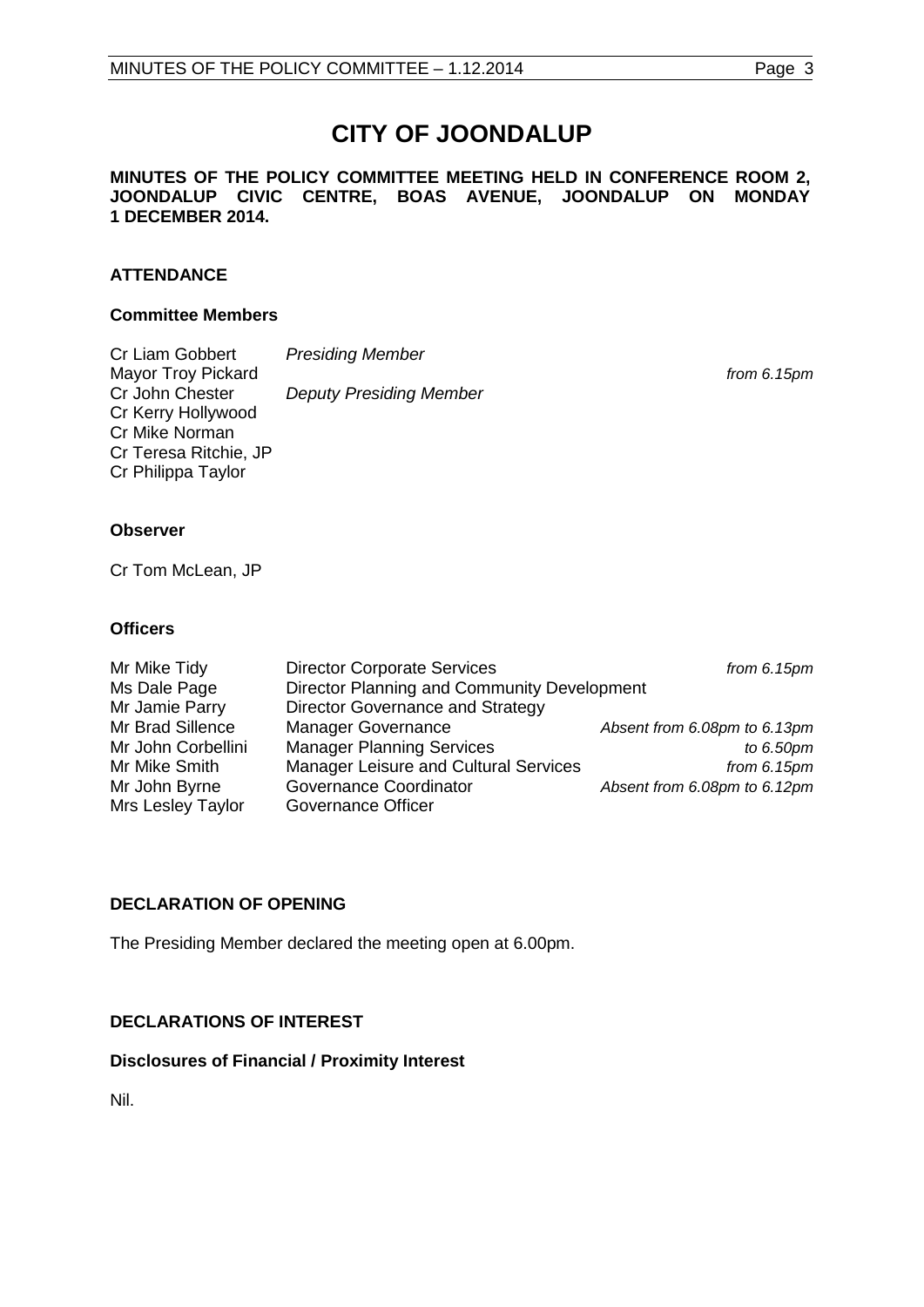#### **Disclosure of interest affecting impartiality**

Elected Members (in accordance with Regulation 11 of the *Local Government [Rules of Conduct] Regulations 2007)* and employees (in accordance with the Code of Conduct) are required to declare any interest that may affect their impartiality in considering a matter. This declaration does not restrict any right to participate in or be present during the decision-making process. The Elected Member/employee is also encouraged to disclose the nature of the interest.

| <b>Name/Position</b>      | <b>Cr Mike Norman.</b>                                  |  |  |
|---------------------------|---------------------------------------------------------|--|--|
| <b>Item No./Subject</b>   | Item 1 - Review of Facility Hire Subsidy Policy.        |  |  |
| <b>Nature of interest</b> | Interest that may affect impartiality.                  |  |  |
| <b>Extent of Interest</b> | Cr Norman is the chairman of the Joondalup Coastcare    |  |  |
|                           | Community Forum that use a 100% subsidised facility for |  |  |
|                           | bi-monthly meetings.                                    |  |  |

# <span id="page-3-0"></span>**APOLOGIES/LEAVE OF ABSENCE**

#### **Leave of Absence previously approved**

| Cr Brian Corr                      | 2 December to 7 December 2014 inclusive:      |
|------------------------------------|-----------------------------------------------|
| Cr Sam Thomas                      | 3 December 2014 to 5 December 2014 inclusive; |
| <b>Cr Christine Hamilton-Prime</b> | 6 December 2014 to 5 January 2015 inclusive.  |

# <span id="page-3-1"></span>**CONFIRMATION OF MINUTES**

# MINUTES OF THE POLICY COMMITTEE MEETINGS HELD ON 30 JUNE 2014 AND 15 SEPTEMBER 2014

**MOVED Cr Hollywood, SECONDED Cr Ritchie that the minutes of the meetings of the Policy Committee held on 30 June 2014 and 15 September 2014 be confirmed as a true and correct record.**

#### **The Motion was Put and CARRIED (6/0) CARRIED (6/0)**

**In favour of the Motion:** Cr Gobbert, Crs Chester, Hollywood, Norman, Ritchie and Taylor.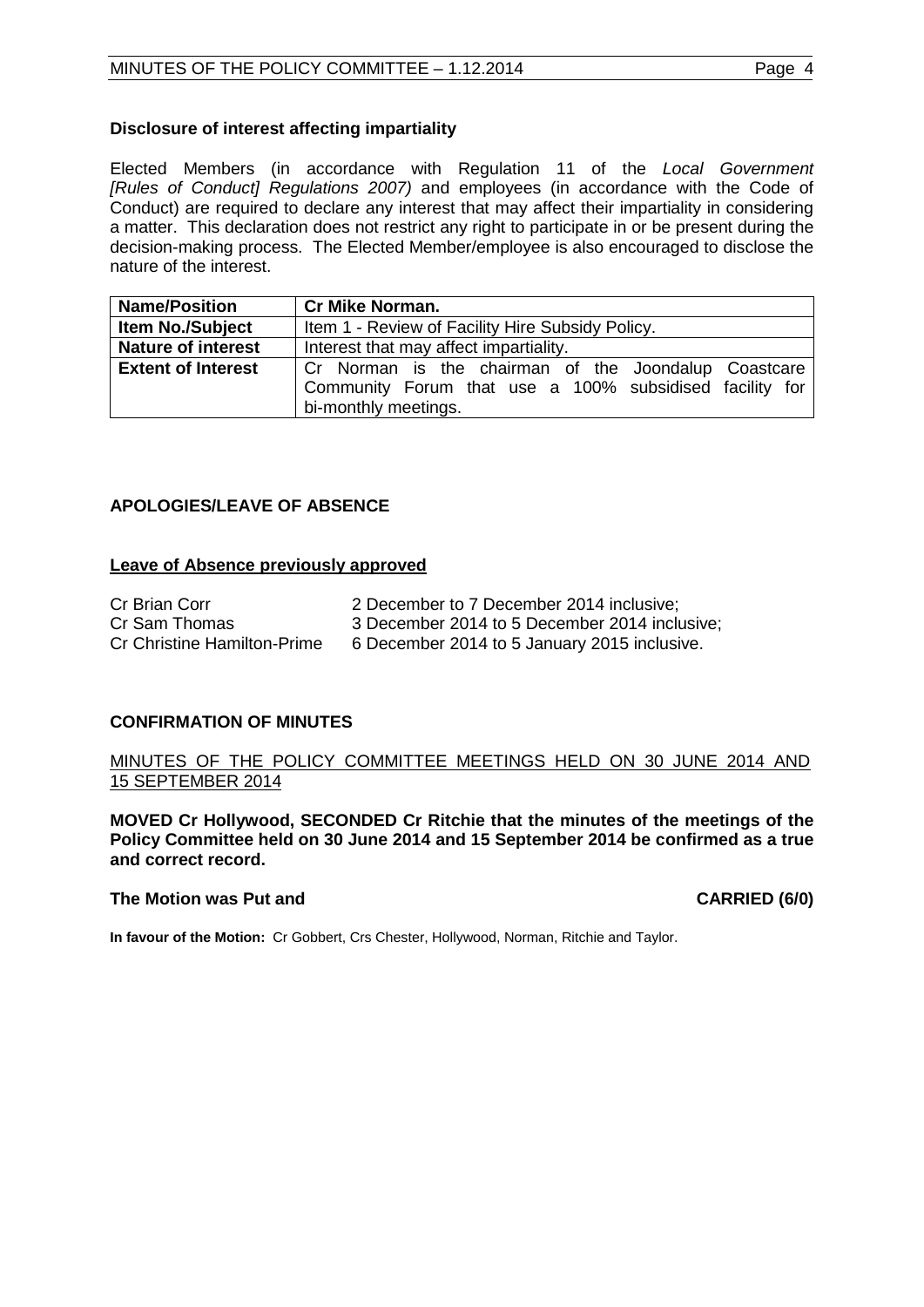# <span id="page-4-0"></span>**ANNOUNCEMENTS BY THE PRESIDING MEMBER WITHOUT DISCUSSION**

Nil.

#### <span id="page-4-1"></span>**IDENTIFICATION OF MATTERS FOR WHICH THE MEETING MAY BE CLOSED TO THE PUBLIC**

In accordance with Clause 5.2 of the City's *Meeting Procedures Local Law 2013*, this meeting was not open to the public.

Nil.

# <span id="page-4-2"></span>**PETITIONS AND DEPUTATIONS**

Nil.

The Policy Committee agreed to deal with Item 3 – Use of Sea Containers within the City of Joondalup prior to Item 1 – Review of *Facility Hire Subsidy Policy.*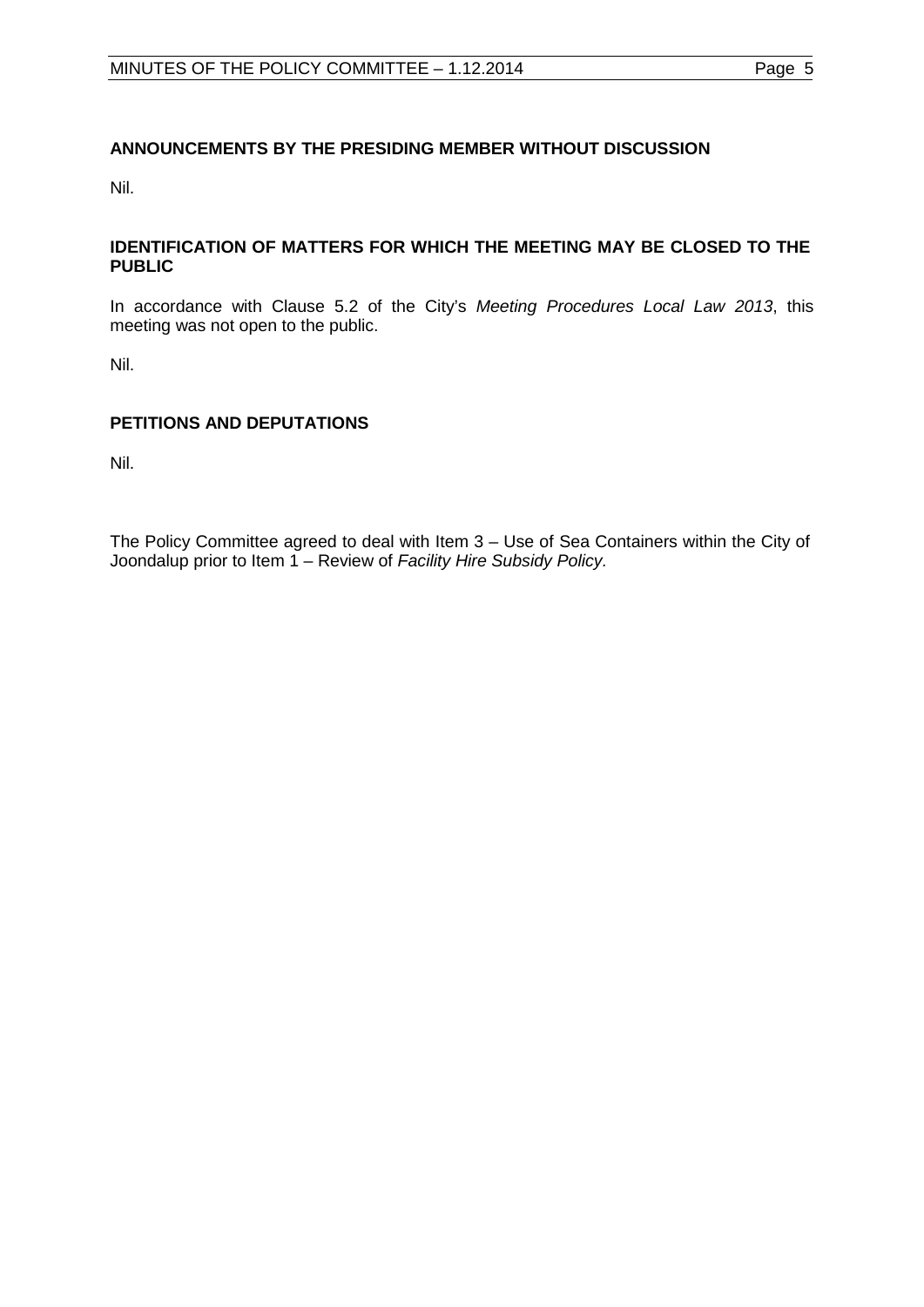#### <span id="page-5-1"></span><span id="page-5-0"></span>**REPORTS**

# **ITEM 3 USE OF SEA CONTAINERS WITHIN THE CITY OF JOONDALUP**

| <b>WARD</b>                           | All                                                       |                                                             |
|---------------------------------------|-----------------------------------------------------------|-------------------------------------------------------------|
| <b>RESPONSIBLE</b><br><b>DIRECTOR</b> | Ms Dale Page<br><b>Planning and Community Development</b> |                                                             |
| <b>FILE NUMBER</b>                    | 18058                                                     |                                                             |
| <b>ATTACHMENT</b>                     | Attachment 1                                              | Use of Sea Containers Policy                                |
| <b>AUTHORITY / DISCRETION</b>         | schemes and policies.                                     | Legislative - includes the adoption of local laws, planning |

#### **PURPOSE**

To advise the Policy Committee of the current processes relating to the use of sea containers for storage within the City of Joondalup and consider options available for guiding this form of development.

#### **EXECUTIVE SUMMARY**

Currently the City does not have any specific guidelines or policies on the use of sea containers within the City of Joondalup. Due to their bulk and often dilapidated appearance, the use of sea containers can have a negative visual impact on the surrounding area, particularly when used in residential areas. In addition, inappropriately located sea containers may have an impact on vehicle sightlines.

When a building permit has been issued for a development, approval may be granted by way of a Hoarding Licence to store building materials, including within a sea container, on the verge to which the development relates. The temporary placement or construction of an office, shed or sanitary facility used by a builder in connection with building works within the lot is permitted without the need for a building permit.

Through researching the practices of other local governments for dealing with sea containers, it appears that generally the use of sea containers within the 'Residential' zone is not permitted, however there is some tolerance for their use on a temporary basis, particularly during construction on the adjoining lot or for delivery and/or collection of goods.

This report outlines the options available in dealing with this issue.

# **BACKGROUND**

A report was requested by the Policy Committee in September 2013 in relation to the use of sea containers on verges and on private properties for the purposes of storage of construction and other materials. Due to the significant number of priority projects, including finalisation of the *Local Housing Strategy*, *Local Commercial Strategy*, *Local Planning Strategy* and initiation of the Local Housing Strategy Scheme Amendment, as well as the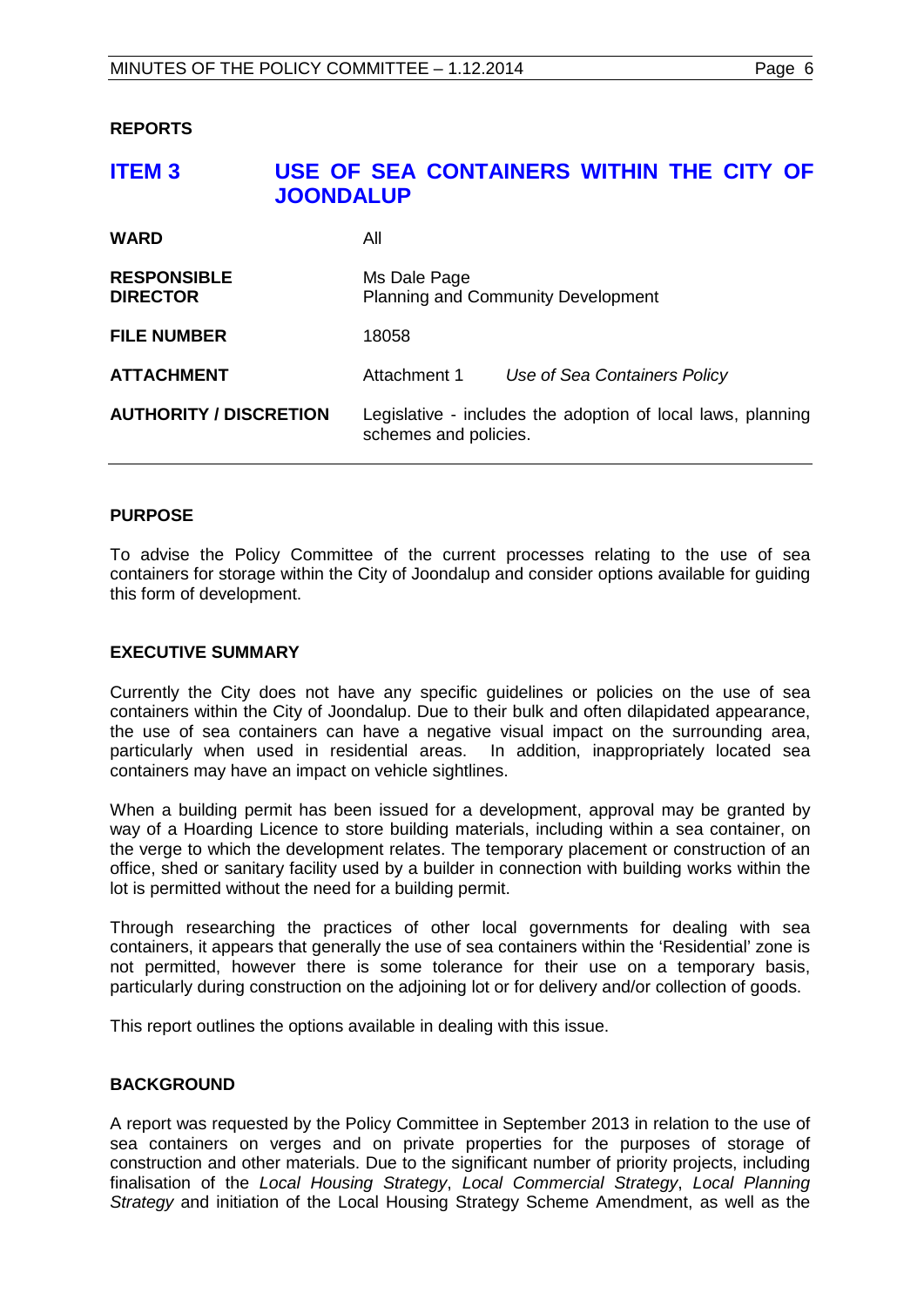larger than anticipated number of planning applications progressed by the City, such as the multiple Whitford City and Lakeside Joondalup Shopping Centre applications, the City has been unable to finalise this report before now.

#### Permanent sea containers in the 'Residential' zone

The use of a sea container associated with a dwelling can be assessed as an outbuilding, applying the provisions of the Residential Design Codes (R-codes). The R-codes applying the provisions of the Residential Design Codes (R-codes). assessment provisions relate to the wall and ridge height, floor area and setbacks for the structure. Outbuildings, being *'an enclosed non-habitable structure that is detached from any dwelling, but not a garage',* are not permitted within the front setback area, but could be placed so that they are visible from the street. It should be noted that the R-codes do not control for colours, materials and architectural design used and as such a sea container could potentially comply with the R-codes if located outside of the front setback area with sufficient side and rear setbacks.

#### Permanent sea containers on non-residential zoned land

Sea containers are occasionally used on a non-residential site in association with a business, usually for the purpose of storage, including cool rooms.

For non-residential zoned land, sea containers are typically incidental to the existing land use on the site, with only the structure requiring planning approval. The provisions of clause 4.7 of *District Planning Scheme No.2*. for building setbacks to non-residential buildings are applied, requiring buildings to be set back nine metres from the street (front) boundary, three metres from the side boundary and six metres from the rear boundary.

#### Temporary sea containers

Where a building permit has been issued, a Hoarding Licence (issued under the *Local Government (Miscellaneous Provisions) Act)*, may be approved for the storage of materials, including within a sea container, on the verge adjoining the lot for a specified period of time. This licence allows the landowner or builder to use a portion of the verge for the purpose of securely storing building material during the construction process. Once the licence expires, the materials and/or sea container are required to be removed from the site.

It is noted that Schedule 4 of the *Building Regulations 2012* exempts the need to obtain a building permit for the temporary placement or construction of an office, shed or sanitary facility used by a builder in connection with building works within the lot where the development is to occur. This can include a sea container.

Planning approval is not required for the above structures where they are placed on a site or verge for less than 48 hours or for a longer temporary period as agreed by the City. Currently, a Hoarding Licence is taken as agreement from the City that the development is temporary and exempt from the need for planning approval. However, there is no guidance on what constitutes an appropriate temporary duration.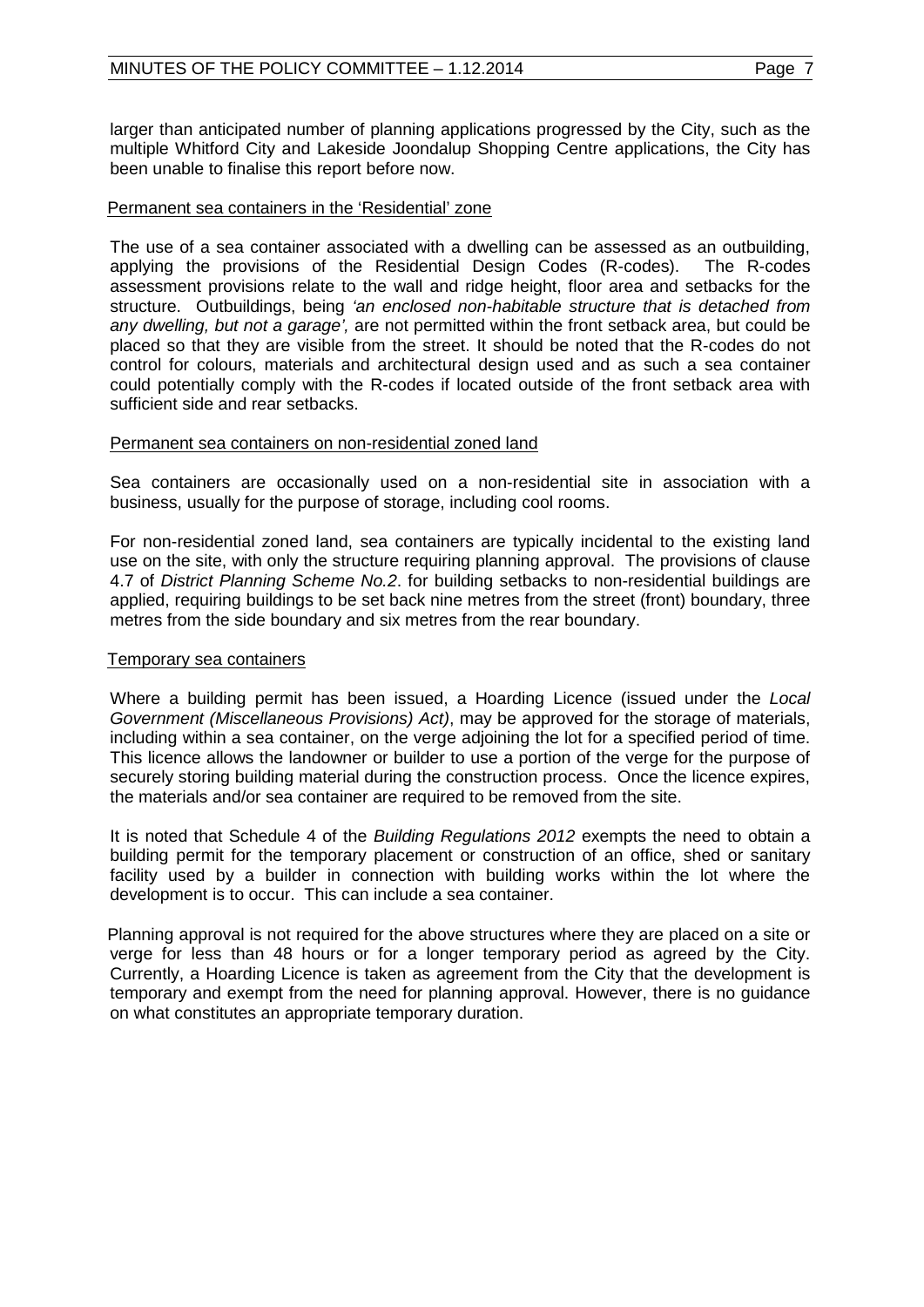# Approach by other local governments

Examples of the approach to the use of sea containers by other local governments are outlined below:

| Local         | <b>Policy</b>                                                                                         |                                                                                                                                                                                                                                                                                                                                                                                                                                                                                                                      | Land use within                                                                                                                 |
|---------------|-------------------------------------------------------------------------------------------------------|----------------------------------------------------------------------------------------------------------------------------------------------------------------------------------------------------------------------------------------------------------------------------------------------------------------------------------------------------------------------------------------------------------------------------------------------------------------------------------------------------------------------|---------------------------------------------------------------------------------------------------------------------------------|
| Government    |                                                                                                       |                                                                                                                                                                                                                                                                                                                                                                                                                                                                                                                      | scheme? (Y/N)                                                                                                                   |
| Armadale      | Sea<br>containers,<br>railway carriages<br>and<br>other<br>decommissioned<br>transport<br>conveyances | Sea containers are not acceptable in<br>the Residential, Special Residential,<br>Mixed<br>Business/Residential, Rural Living &<br>Urban Development. However, may<br>used<br>conjunction<br>be<br>in<br>with<br>development/subdivision works for<br>the duration of those works or for the<br>delivery and/or collection of goods for<br>a period of seven days.                                                                                                                                                    | <b>No</b>                                                                                                                       |
| Gosnells      | Outbuildings and<br>Sea<br>containers<br>policy                                                       | without<br><b>Permits</b><br>containers<br>sea<br>needing planning approval on a<br>residential lot where it is being used<br>for the purpose of relocating personal<br>effects for no more than seven days<br>or for securing construction tools and<br>materials for a maximum of 12<br>months.                                                                                                                                                                                                                    | No                                                                                                                              |
| Cockburn      | Sea containers                                                                                        | Does not permit sea containers in the<br>'Residential', zone except for<br>- a<br>temporary period<br>(maximum<br>18<br>months) when in association with<br>building construction, subject<br>to<br>planning approval.<br>There is some tolerance for sea<br>containers in non 'Residential' zones<br>where it is located behind a building,<br>screened from view with building<br>setbacks<br>maintained<br>and<br>the<br>structure is painted in a colour similar<br>to the existing building on the<br>property. | No                                                                                                                              |
| Kalamunda     | Outbuildings<br>Guidelines<br>for<br>Assessment                                                       | Sea containers in the Residential,<br>Residential Bushland<br>and Urban<br>Development zones only permitted<br>for the purpose of moving domestic<br>items or during construction of an<br>approved building and must be<br>removed with 48 hours of the<br>building's completion.                                                                                                                                                                                                                                   | No                                                                                                                              |
| <b>Broome</b> | and/or<br><b>Shipping</b><br>storage<br>containers                                                    | Permanent use of shipping/storage<br>containers<br>considered<br>in<br>non<br>'Residential' zones only.<br>Containers may be permitted for 14<br>days for the purpose of loading or<br>unloading items or used to store<br>equipment and materials related to<br>construction of a building.                                                                                                                                                                                                                         | No, and the use of<br>the containers shall<br>be related directly to<br>and be ancillary to<br>the approved use of<br>the land. |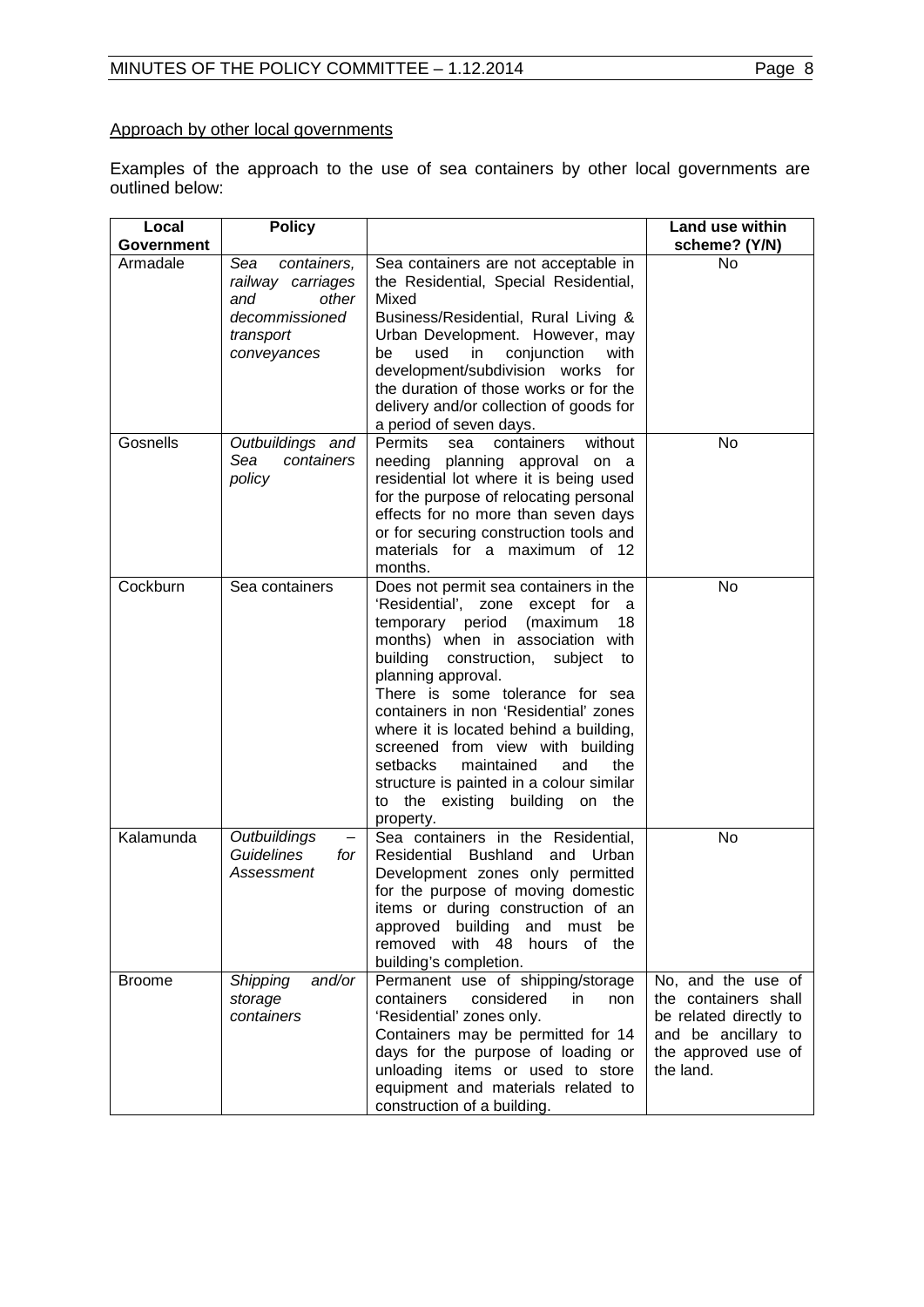# **DETAILS**

#### **Issues and options considered**

The issue to be considered is where it is appropriate to allow the use of sea containers on a temporary or permanent basis. Therefore, there are a number of options available to Council in providing guidance on the use of sea containers within the City of Joondalup.

#### *Option 1*

• Prohibit the use of all sea containers, whether permanent or temporary, within all or specific zones.

This option could be implemented through a local planning policy which prohibits the use of sea containers on a temporary or permanent basis within all or specific zones, due to the impact on the amenity of the adjoining properties and surrounding area.

#### *Option 2*

• Permit the use of sea containers on a temporary basis only (private property, verge or both) for building or subdivisional works and only for a defined period, such as a maximum of one week for the delivery or collection of goods, or for the period of construction works.

Some examples of how this could be achieved include the following:

- Develop a separate local planning policy which clarifies what constitutes a temporary development, including that sea containers may be used on a temporary basis on a verge without the need for planning approval provided the container only remains for one week when delivering or collecting goods or for the duration of construction on an adjoining property (maximum 12 months).
- Amend DPS2 so that storage on the verge (including in sea containers) that has a Hoarding Licence or is for delivery or collection of goods, is exempt from the need for planning approval.

# *Option 3*

- Permit the use of sea containers on a permanent basis on private property in all or only certain zones when its location and appearance complies with specific criteria, and
- Permit the use of sea containers on a temporary basis only (private property, verge or both) for building or subdivisional works and only for a defined period, such as a maximum of one week for the delivery or collection of goods, or for the period of construction works.

This could be achieved by a local planning policy with associated design guidelines which sets the urban design standards for particular areas, including that permanent sea containers are only permitted on private property when they are not visible from the street or when they have been treated to match the existing dwelling or streetscape. The temporary use of sea containers could be regulated as outlined in option 2 above.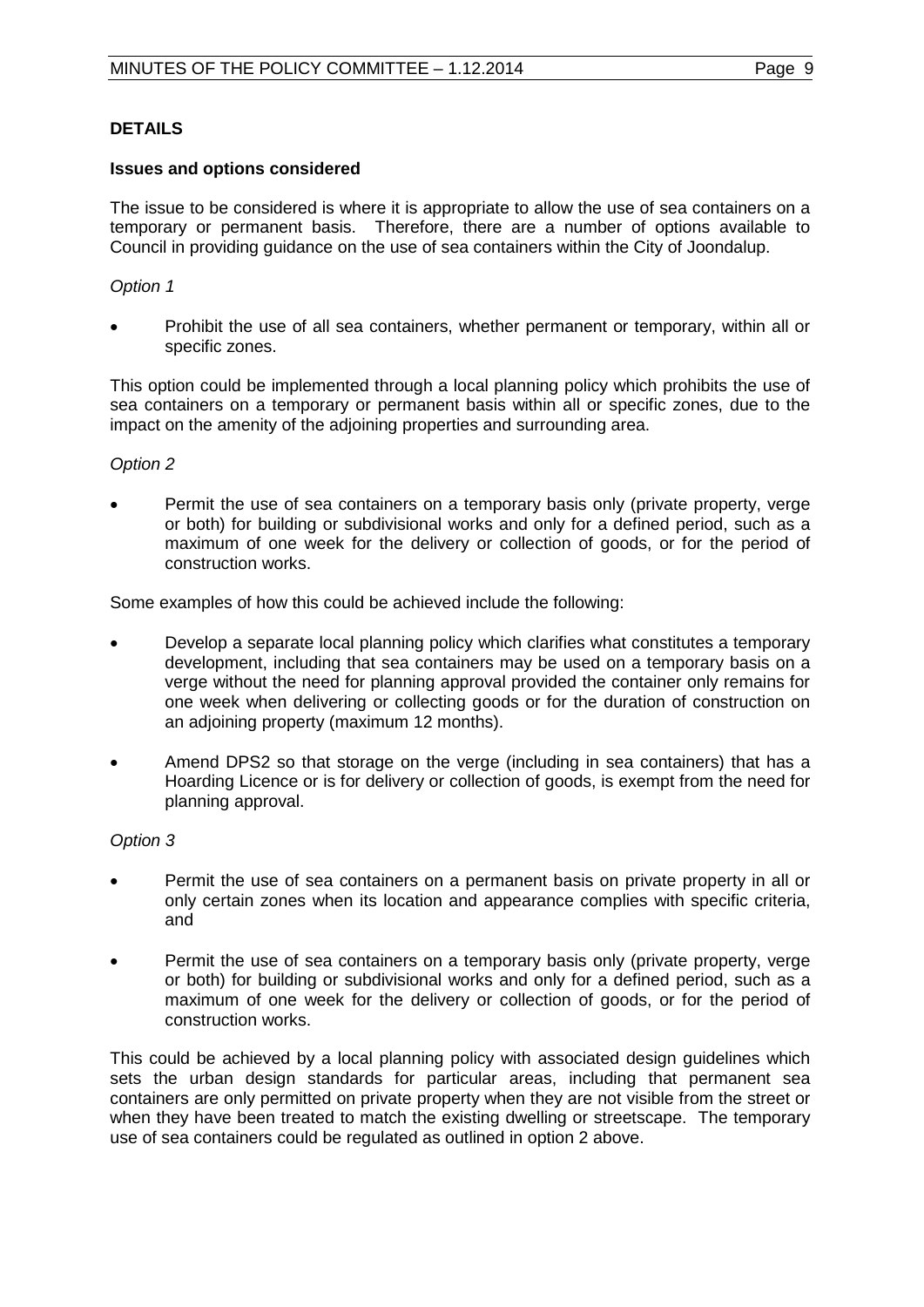# **Legislation / Strategic Community Plan / policy implications**

**Legislation** *City of Joondalup District Planning Scheme No. 2.* **Strategic Community Plan Key theme Cuality Urban Environment. Objective** Quality built outcomes. **Strategic initiative Buildings** and landscaping is suitable for the immediate environment and reflect community values. **Policy** Not applicable.

#### **Risk management considerations**

As previously indicated, planning approval is required for structures where they are placed on a site or verge for more than 48 hours, or where the City has not agreed on a longer temporary period. In practice, the issuance of a Hoarding Licence or building permit exemption is considered to be agreement from the City for the temporary nature of a sea container and is used as the mechanism to control this type of activity. It is considered appropriate to use the DPS2 and its associated local planning policies to clarify how long temporary sea container should be permitted from an amenity perspective.

Without a clear and documented position on what length of time constitutes an exemption under DPS2 for a temporary sea container, it is difficult to control this practice and permit it only when appropriate.

The development of design provisions through policy would provide clarity for both landowners or builders seeking to use a sea container and for the City in advising them of when it is appropriate to do so, if at all.

# **Financial / budget implications**

In the event that Council requests a new policy, the costs associated with public advertising and notice of any final adoption will be approximately \$1,000.

#### **Regional significance**

Not applicable.

#### **Sustainability implications**

Not applicable.

#### **Consultation**

In the event that Council requests a policy be prepared, public advertising would occur for 21 days as follows:

- A notice published in the local newspaper for two weeks.
- A notice and documents placed on the City's website.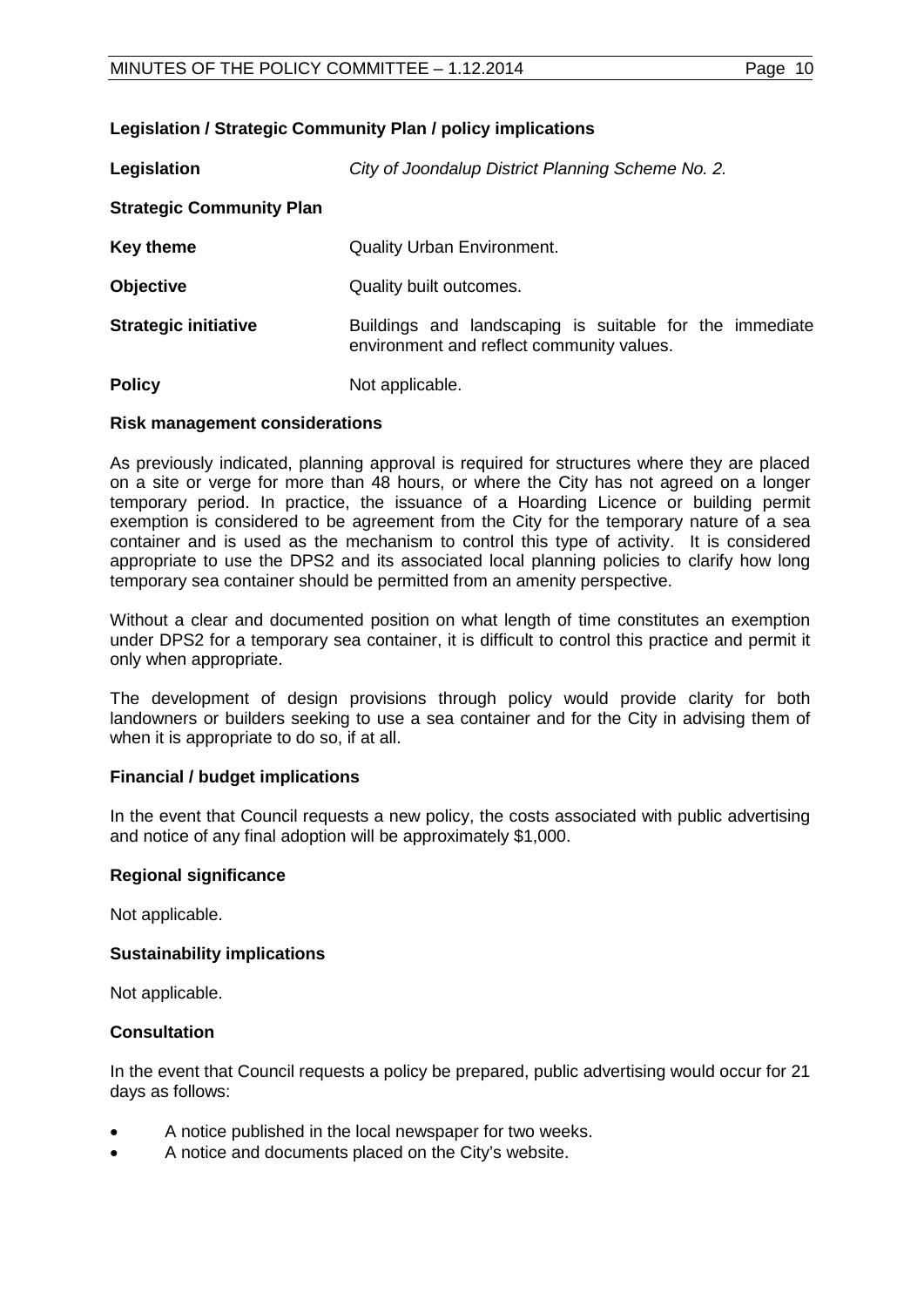#### **COMMENT**

From the research undertaken, it appears generally that the use of sea containers on a permanent basis in the residential area is not permitted by a number of local governments. In addition, it is clear that the temporary use of sea containers for the delivery and collection of goods or when used for the storage of materials during construction, is generally accepted by the local governments researched.

Due to their bulk and often dilapidated appearance, sea containers can have a negative visual impact on the surrounding area, particularly when used in residential areas. As a result, it is recommended that the permit the permanent use of sea containers be prohibited in the 'Residential' zone. This is also considered appropriate for the 'Special Residential', 'Mixed Use', 'Urban Development', 'Civic and Cultural' and 'Rural' zones. The research has indicated that there is more tolerance to the use of sea containers in industrial related zones, and so any requirements should be based on the zoning and associated amenity of an area.

The temporary use of sea containers is an essential part of the construction and building process in Western Australia. Given the significant amount of redevelopment set to occur in the City of Joondalup under the *Local Housing Strategy* and *Local Commercial Strategy*, and the limited space afforded to builders when redeveloping a site, it seems essential that temporary storage of some sort be permitted for builders in the front of properties during the course of construction. However, the use of sea containers on the verge has the potential to have a negative impact on adjoining properties as well as the surrounding area by way of adverse visual appearance and impact on vehicle sightlines. As such, it is considered necessary to control the location of temporary sea containers in the verge and to limit the period they are permitted.

Given the above, it is considered appropriate that sea containers be controlled through local planning policy, on the basis that policy is able to provide adequate detail around issues such as location and treatment, which the scheme is unable to achieve. In addition, a local planning policy would not require the approval of the Western Australian Planning Commission, and could be implemented much more rapidly than amendments to the planning scheme.

Therefore, it is recommended that a draft *Use of Sea Container*s Policy be advertised for public comment. The draft policy which is shown as Attachment 1:

- prohibits the use of sea containers within the 'Residential', 'Special Residential', 'Mixed Use', 'Urban Development', 'Civic & Cultural', and 'Rural' zones
- allows the permanent use of sea containers within 'Commercial', 'Business', 'Service Industrial', 'Private Clubs/Recreation', and 'Centre' zones subject to criteria being met
- allows the temporary use of sea containers in all zones for storage associated with building construction or subdivision and for the loading and unloading of goods.

# **VOTING REQUIREMENTS**

Simple Majority.

*Governance Coordinator left the room at 6.08pm and returned at 6.12pm.*

*Manager Governance left the room at 6.08pm and returned at 6.13pm.*

*Mayor Pickard, Director Corporate Services and Manager Leisure and Cultural Services entered the room at 6.15pm.*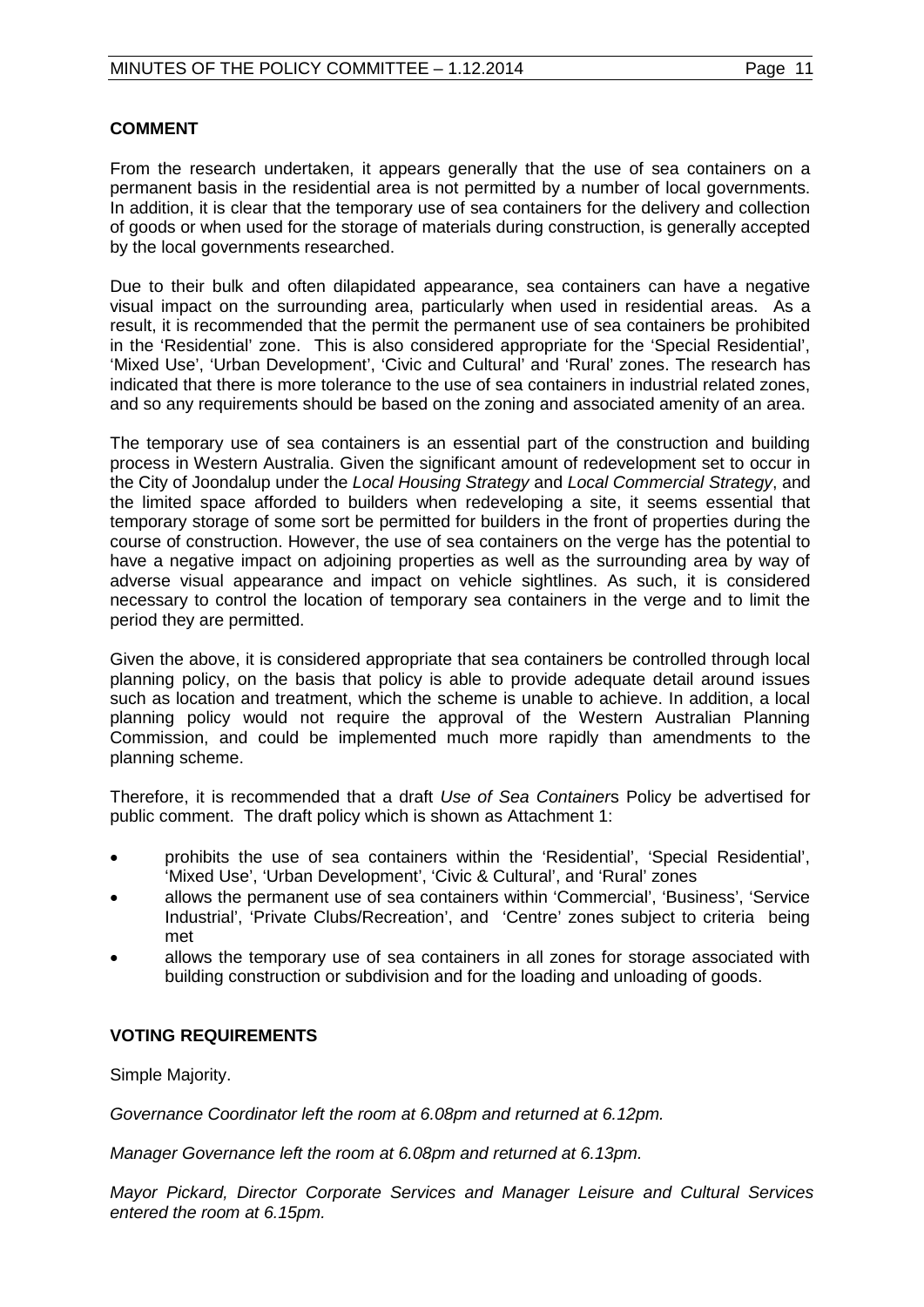# **OFFICER'S RECOMMENDATION**

That Council:

- 1 In accordance with clause 8.11 of the City of Joondalup *District Planning Scheme No. 2*, ADOPTS the draft *Use of Sea Containers Policy* as detailed in Attachment 1 to this Report, for the purpose of public advertising;
- 2 In accordance with clause 8.11 of the City of Joondalup *District Planning Scheme No. 2*, ADVERTISES the draft *Use of Sea Containers Policy* for public comment for a period of 21 days.

# **PROCEDURAL MOTION – THAT THE ITEM BE REFERRED BACK TO THE CEO**

**MOVED Cr Chester, SECONDED Cr Taylor** that the matter related to the proposed draft *Use of Sea Containers Policy* be REFERRED BACK to the Chief Executive Officer for further investigation and review of the policy to consider allowing sea containers in all zones, subject to meeting certain criteria, which could include (but not necessarily be restricted to):

- 1 The sea container being new or in as new condition;<br>2 The sea container being only 20 foot in length or sma
- 2 The sea container being only 20 foot in length or smaller;<br>3 The sea container only being in a location as approved b
- The sea container only being in a location as approved by the City and not in view of the street;
- 4 The sea container being finished in a colour consistent with its surroundings.

#### The Procedural Motion was Put and **LOST** (3/4)

**In favour of the Procedural Motion:** Crs Chester, Ritchie and Taylor. **Against the Procedural Motion:** Cr Gobbert, Mayor Pickard, Crs Hollywood and Norman.

*The Committee agreed to change the fourth dot point under clause 4.2 of the policy to read as follows:*

• *A formal request is received and a letter is issued from the City approving the temporary nature of the sea container, and its period of use.*

# **MOVED Cr Hollywood, SECONDED Mayor Pickard that Council:**

- **1 In accordance with clause 8.11 of the City of Joondalup** *District Planning Scheme No. 2***, ADOPTS the draft** *Use of Sea Containers Policy* **as detailed in Attachment 1 to this Report, as amended, for the purpose of public advertising;**
- **2 In accordance with clause 8.11 of the City of Joondalup** *District Planning Scheme No. 2***, ADVERTISES the draft** *Use of Sea Containers Policy* **for public comment for a period of 21 days.**

#### **The Motion was Put and CARRIED (7/0) CARRIED (7/0)**

**In favour of the Motion:** Cr Gobbert, Mayor Pickard, Crs Chester, Hollywood, Norman, Ritchie and Taylor.

#### *Appendix 3 refers*

*To access this attachment on electronic document, click her[e: Attach3agnPOLICY021214.pdf](http://www.joondalup.wa.gov.au/files/committees/POLI/2014/Attach3agnPOLICY021214.pdf)*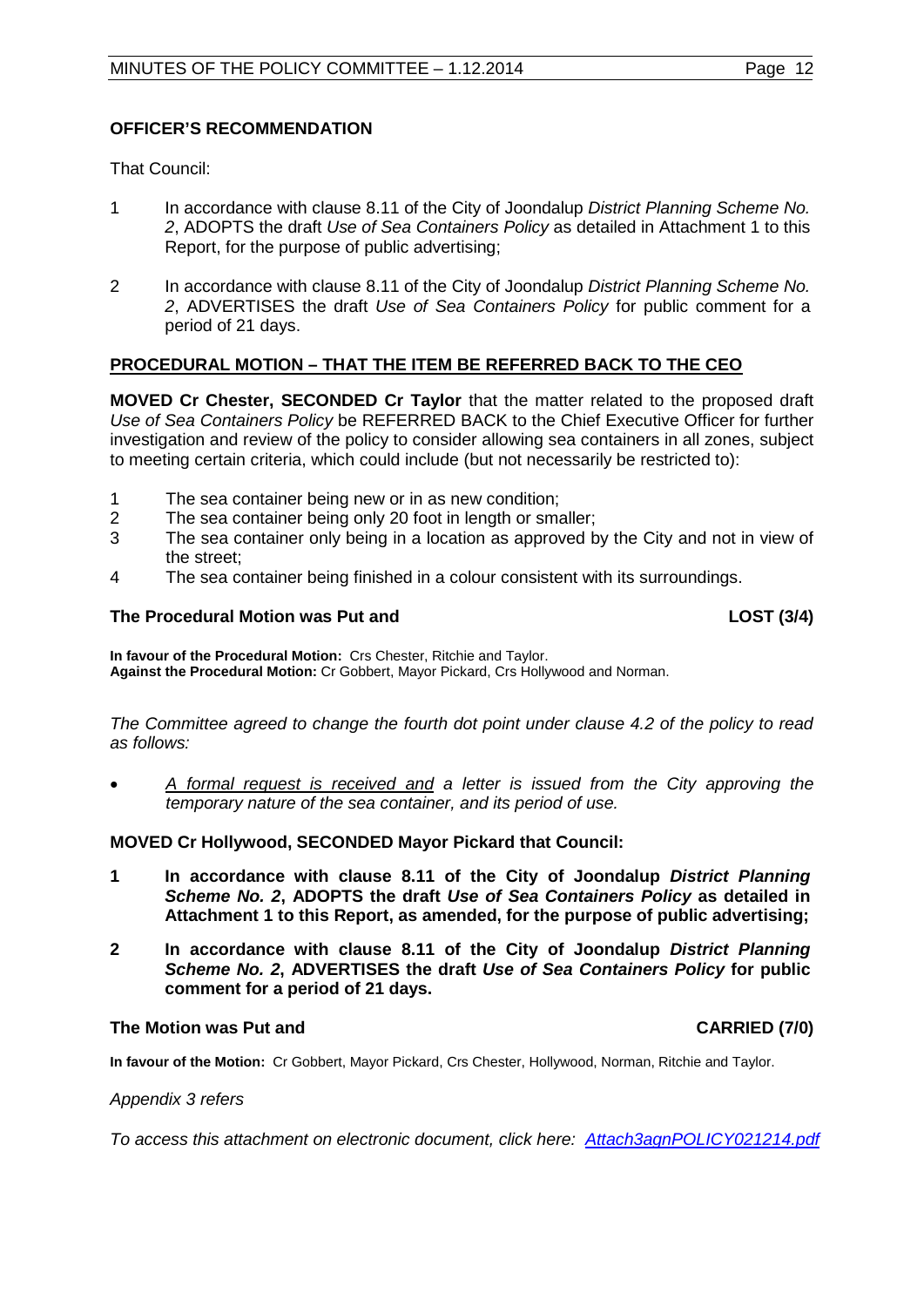*Manager Planning Services left the room at 6.50pm.*

# **Disclosure of interest affecting impartiality**

| <b>Name/Position</b>      | <b>Cr Mike Norman.</b>                                  |
|---------------------------|---------------------------------------------------------|
| <b>Item No./Subject</b>   | Item 1 - Review of Facility Hire Subsidy Policy.        |
| <b>Nature of interest</b> | Interest that may affect impartiality.                  |
| <b>Extent of Interest</b> | Cr Norman is the chairman of the Joondalup Coast Care   |
|                           | Community Forum that use a 100% subsidised facility for |
|                           | bi-monthly meetings.                                    |

# <span id="page-12-0"></span>**ITEM 1 REVIEW OF FACILITY HIRE SUBSIDY POLICY**

**WARD** All

| <b>RESPONSIBLE</b> | Mr Mike Tidy              |
|--------------------|---------------------------|
| <b>DIRECTOR</b>    | <b>Corporate Services</b> |
|                    |                           |

**FILE NUMBER** 101271

**ATTACHMENT** Attachment 1 Revised *Facility Hire Subsidy Policy* (marked up version)

**AUTHORITY / DISCRETION** Executive - The substantial direction setting and oversight role of Council, such as adopting plans and reports, accepting tenders, directing operations, setting and amending budgets.

# **PURPOSE**

For Council to consider amending the *Facility Hire Subsidy Policy*.

# **EXECUTIVE SUMMARY**

At its meeting held on 20 November 2012 (CJ234-11/13 refers), Council adopted a *Property Management Framework* (PMF) which now provides a guide to the City in managing all property under its ownership. As a supporting document to the PMF, the Council also adopted a revised *Facility Hire Subsidy Policy* which provides guidance on determining the extent of subsidy to be offered to groups hiring City managed facilities. It also ensures that subsidies are offered in a consistent, transparent and equitable manner.

The policy came into effect on 1 January 2013, and was applied across the hire of all City facilities. Now that the policy has been operational for a full year, a review has been undertaken and some amendments are suggested. The more significant issues with implementing the policy include the following:

- The number of groups requesting an increase in their level of subsidies and the need for Council approval to consider applying the increases.
- The extent to which the subsidy applies such as specifying a time period.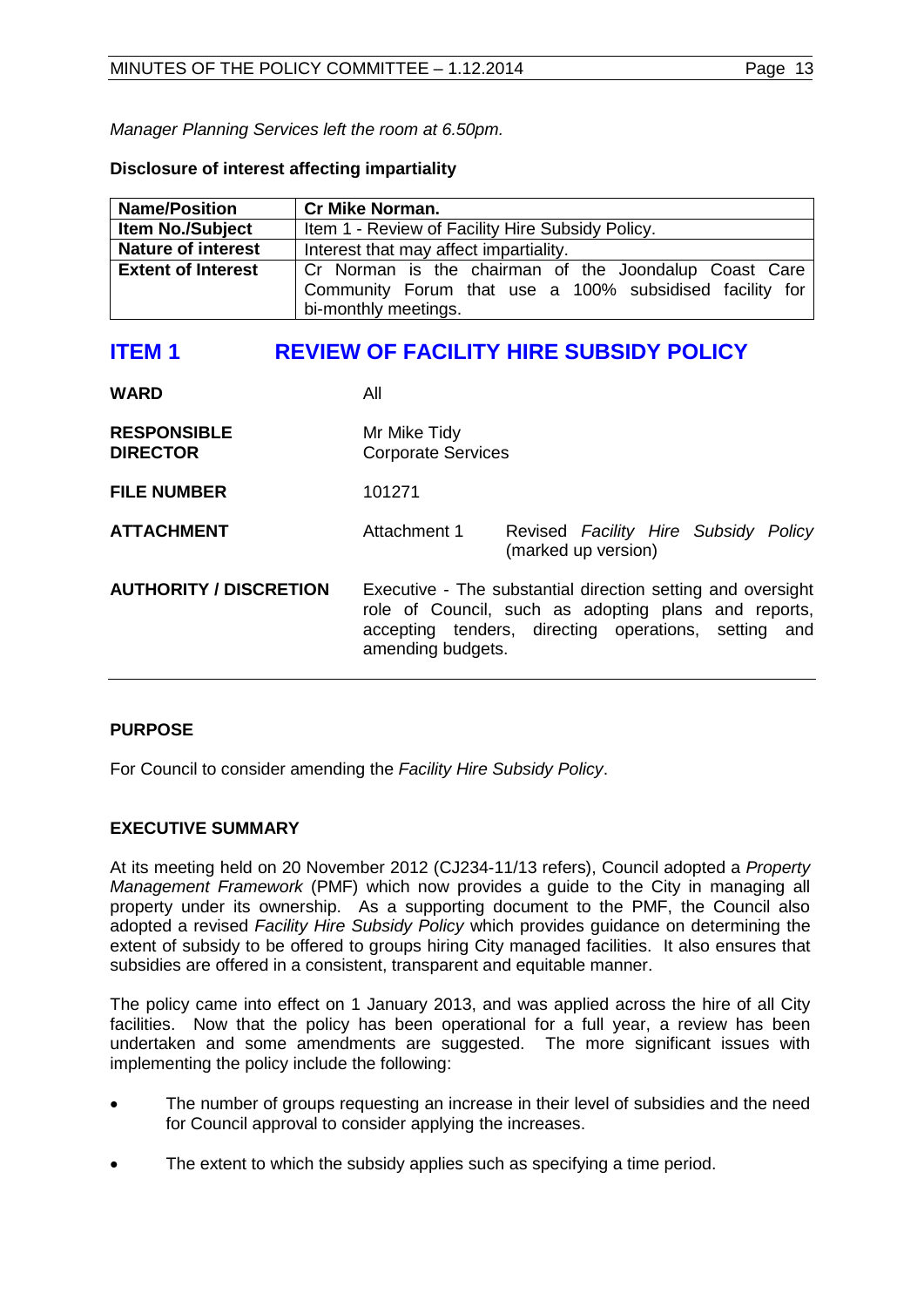- Determining the application of subsidies to Senior Citizens Recreational or Sporting Groups (including Seniors' Interest Groups) with a high percentage of members over the age of 55, but not exclusively for that age group.
- Those groups that request a level of subsidisation as per the policy, however, primarily operate outside of the City's boundaries.

# **BACKGROUND**

At its meeting held on 20 November 2012 (CJ234-11/12 refers), Council adopted a *Property Management Framework*.

The PMF provides the City with a guide to managing all property under the City's ownership, care and control. The PMF takes into account the City's statutory obligations and the desire to promote the wellbeing of all people in the community through the support of recreational and community groups and the provision of high quality and accessible facilities.

The PMF has the following objectives:

- To define the classifications for which City owned and managed property is held.
- To establish the categories and associated principles under which City owned and managed property may be used and occupied.
- To promote equitable, effective and sustainable management practices for the use and occupation of City owned and managed property.

As a supporting document to the PMF, the Council reviewed and subsequently adopted at the same meeting a *Facility Hire Subsidy Policy*. The policy was developed to align with the principles and objectives of the PMF. This policy builds on the current *Hire of Community Facilities and Venues Polic*y and provides a greater subsidised use to not-for-profit community groups in the City.

The objectives of the policy are:

- to provide guidance on determining the extent of subsidy to be offered to groups hiring City managed facilities
- to ensure facility hire subsidies are applied in a consistent, transparent and equitable manner.

The intention of the policy is for the City to subsidise the cost of facility hire charges for Citymanaged facilities for local not-for-profit community groups and groups from educational institutions if the group is able to demonstrate that at least 50% of its active members/participants reside within the City of Joondalup.

# **DETAILS**

The *Facility Hire Subsidy Policy* has been operational since 1 January 2013. Given it has been operational for some time, capturing both summer and winter seasonal groups, and annual users, it is opportune to undertake a review of the policy.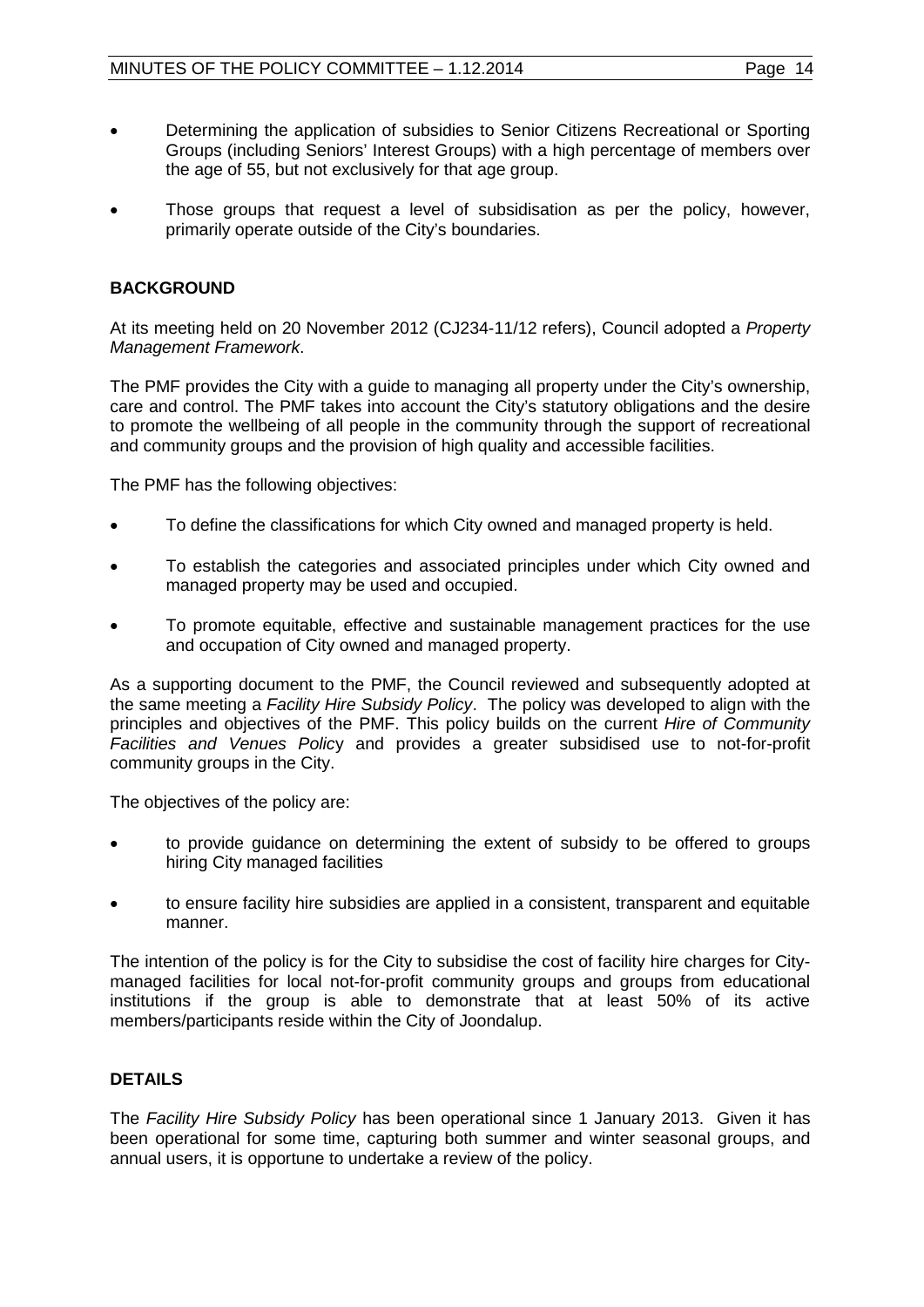# **Issues and options considered**

The following is an explanation of the proposed issues with the implementation of the policy.

Section 4 – Details

• 4.2 (b) – Requests for subsidies - This section of the policy requires any request received from a community group for an additional subsidy be referred to the Chief Executive Officer, who is then required to refer to the Council for a determination. A number of requests have been received from community groups seeking additional subsidised use which have been reported to the Council. A majority of these requests have come from groups who had previously been allocated 100% subsidised use (generally incorrectly classified under the former policy).

A majority of these requests are not requests for additional subsidies, but rather requests to waive fees that are applicable over and above an allocated subsidy. In order to better streamline the approval process, it is proposed that requests to waive fees and requests for additional subsidies be dealt with by the CEO (with delegated limits).

Table 1 – Matrix for determining Facility Hire Subsidies

- Extent to which subsidy applies: It is proposed to clarify in the policy the time period in which the subsidy applies. That is, per calendar year, per school term or per season.
- Senior Citizens Recreational or Sporting Groups (including Seniors' Interests Groups): This category within the matrix affords those groups that provide services/programs exclusively to people aged 55 years and above 100% subsidy up to a certain number of hours per week. As there is no defined age for an individual to be classified as a senior, the category was mirrored on the Junior Recreational or Sporting Groups being afforded 100% subsidy for services and programs under the age of 18, with the age 55 being used as a compromise.
- A majority of requests for subsidies have come from groups that do not meet the definition where membership to these groups are not exclusive to those 55 and over, that is. they are predominately above 55 but indicate they have some members under that age group. Therefore those groups are not eligible for the 100% subsidy but are afforded the 50% subsidy as a not-for-profit community group. In dealing with this situation, some clubs have amended their constitution to reflect that they are exclusively for people 55 and above, others have paid the revised fee, or some have made application to have their fees waived.

The Council could:

- o revise the age down for those groups to be eligible seeking 100% subsidy, however, this will not resolve the issue of groups allowing members to participate under that age
- o revise the term exclusively and replace predominately and assign a percentage of members that must be 55 years and above (for example 75%). The issue will still remain that there will be occasions where groups do not meet this criteria and will request special consideration.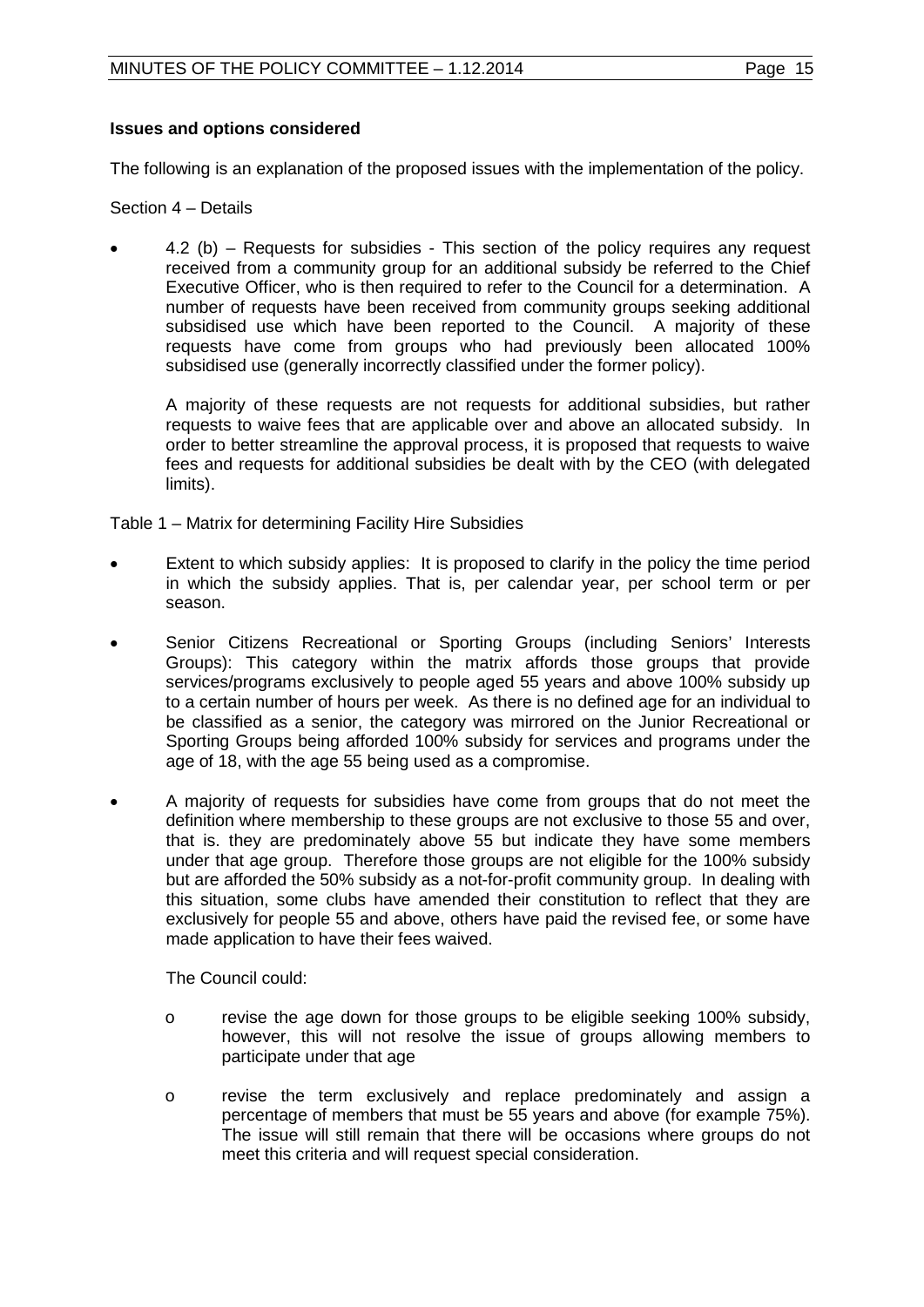Given that the level of subsidisation is targeted to groups providing services exclusively to those 55 years and older, it is proposed not to make any changes to the criteria for this category within the matrix. The policy makes provisions for those groups not meeting the criteria to apply for consideration to any fees imposed and these can be considered on a case by case basis.

• Educational Institution Groups: It is proposed to amend the access to City buildings based on a 'per term' rather than a 'per year' period.

# General issues

• The definition of a "not-for-profit community group" is different in the *Facility Hire Subsidy Policy* to that which appears in the PMF. The policy states:

> *"not-for-profit community group" means a non-commercial organisation, including a religious organisation, operating within the City of Joondalup and in which any profit made by the organisation goes back into the operation of that organisation and is not distributed to any of its members.*

The PMF states:

*Not-for-Profit Community Groups are defined as those which are incorporated under the Associations Incorporation Act 1987 and have their primary base of operation located within the City of Joondalup. In general, Not-for-Profit Community Groups will only be permitted to lease or licence facilities which are located on property held for Community Purposes. As such, where appropriate, these organisations will be granted a lease or licence at a subsidised rate in recognition of their perceived benefit to the community and their ability to pay.* 

The definition of a not-for-profit community group differs between the *Property Management Framework* and *Facility Hire Subsidy Policy*. Namely, the former refers to a group needing to be "based" in the City, while the latter only requires the group to "operate" within the City.

Because of these differences, facility hire fees will have different applications:

| Currently applied<br>by the City |                         | "Operates"<br>within the City        | "Based"<br>within the City | <b>Example</b><br>Group |                                                           |
|----------------------------------|-------------------------|--------------------------------------|----------------------------|-------------------------|-----------------------------------------------------------|
| groups                           | Non-COJ<br>based groups | Less than $50\%$<br>local membership | Community rate:            | Community rate:         | e.g. University of<br>the Third Age                       |
| unity                            | Non-COJ<br>based groups | More than 50%<br>local membership    | Subsidised rate:           | Community rate:         | e.g. Kallaroo<br><b>Embroidery Group</b>                  |
| ิ<br>รอยา<br>r-profit            | COJ based<br>groups     | Less than $50\%$<br>local membership | Community rate:            | Community rate:         | e.g. Greenwood<br><b>Tennis Club</b>                      |
| Not-for                          | COJ based<br>groups     | More than 50%<br>local membership    | Subsidised rate:           | Subsidised rate:        | e.g. Joondalup-<br>Kinross Junior<br><b>Football Club</b> |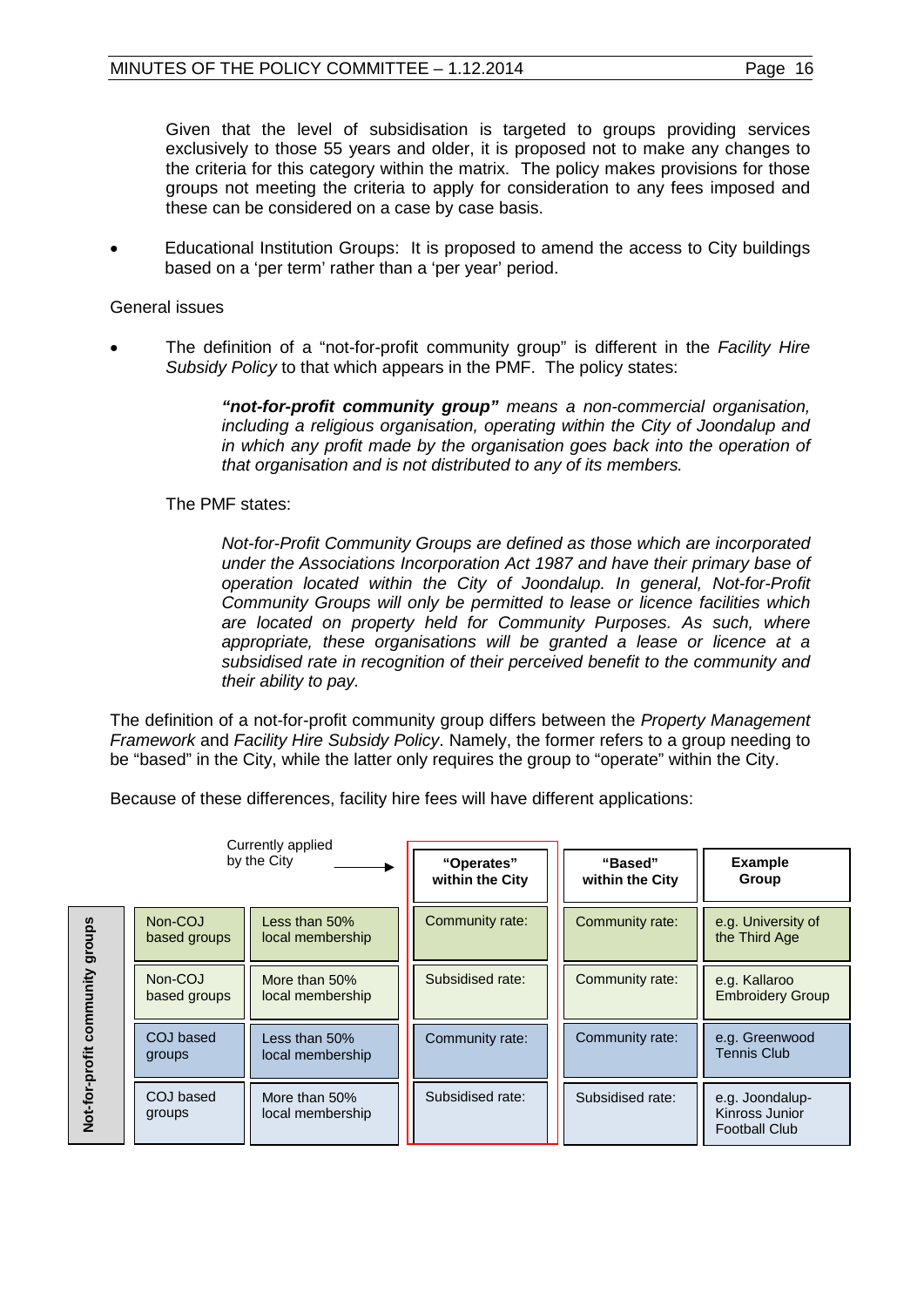- If a community group needs to be "based" within the City to attract a subsidy (*Property Management Framework* definition), groups located just outside of the City's border with significant City of Joondalup resident numbers, would be ineligible for a subsidy. The City currently applies the "operates" definition, as specified by the policy, in this scenario, which allows groups such as the North Beach Amateur Football Club to attract a subsidy rate, given they have over 50% of their members residing within the City.
- The current *Facility Hire Subsidy Policy* is not clear as to whether the 50% local membership/participant requirement applies to the group's entire membership base, or just those attending the facility. If the entire group membership is required, satellite groups would not be eligible for subsidies, even if most of their participants were residents of the City (such as Cancer Council WA, Alcoholics Anonymous, Shamrock Masters Soccer Club).
- Following on from the issue above, community groups and sporting groups often keep different membership data, making it difficult to determine if members are "active" or "inactive". For instance, sporting groups will often provide membership options for social or lifetime members, etc. who will not be considered as "active" for the purposes of hiring a facility. Community groups will not often collect membership data in this manner and therefore, assessing their membership requirements can be difficult.

As a result of feedback received from Elected Members through an issues paper circulated addressing the matters described above, the following is recommended:

- The definition with the *Facility Hire Subsidy Policy* be amended to reflect that for notfor-profit community groups to be eligible for a subsidy as detailed within the matrix of the policy, the groups primary base of operation must be located within the City of Joondalup. To provide clarity, a definition of 'primary base' has been included in the policy.
- Those not-for-profit groups that do not meet the criteria for any level of subsidisation detailed in the policy will be afforded the community rate detailed within the City's annual fees and charges.
- Those not-for-profit community groups that have their primary base of operation located within the City of Joondalup will be afforded a priority for use of a City facility to those groups that do not.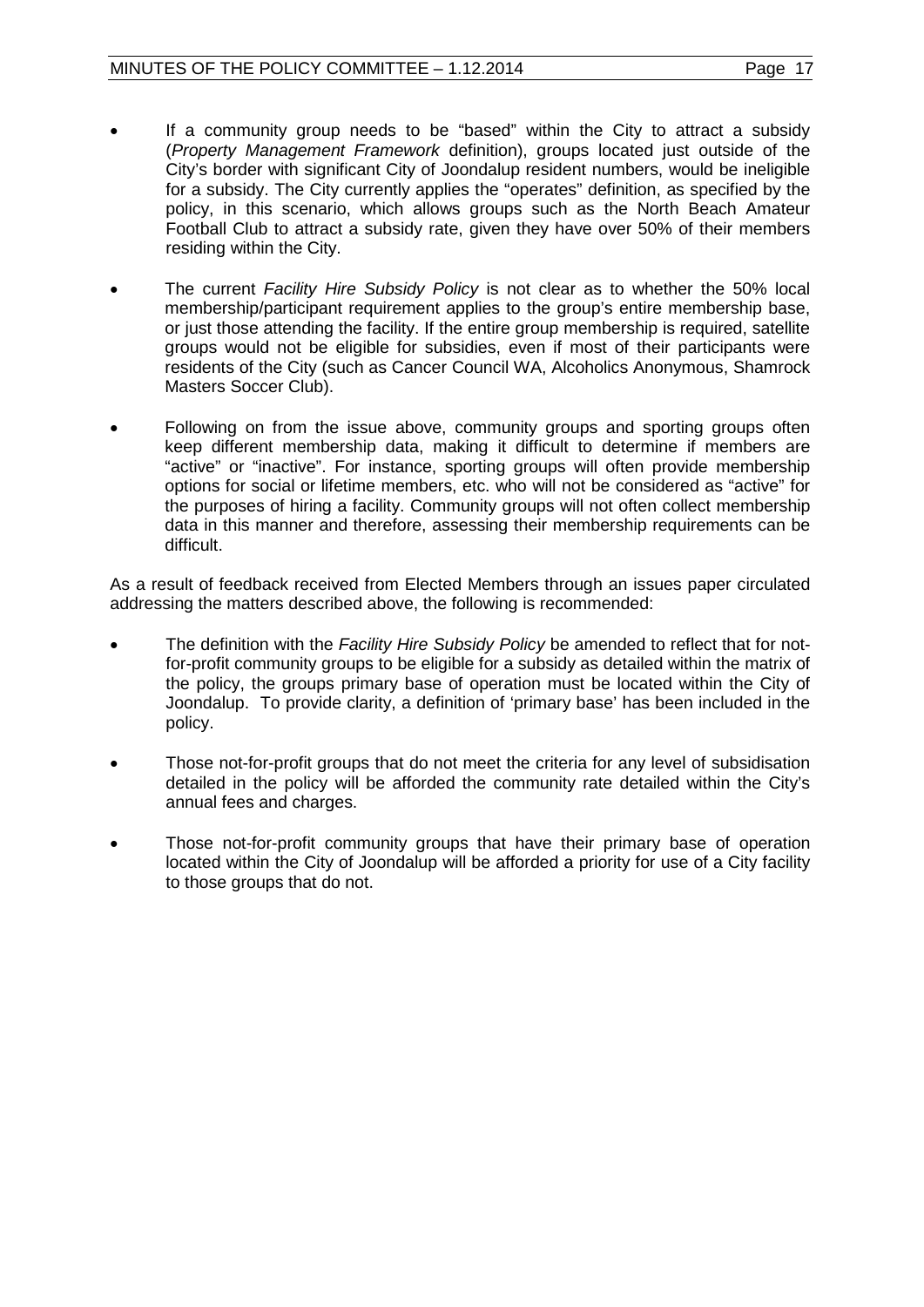# **Legislation / Strategic Community Plan / policy implications**

| Legislation | Specific sections of the Local Government Act 1995 relate to |
|-------------|--------------------------------------------------------------|
|             | the City adopting a Schedule of Fees and Charges during a    |
|             | financial year. These are described below.                   |

# *6.16 Imposition of fees and charges*

- *1 A local government may impose\* and recover a fee or charge for any goods or service it provides or proposes to provide, other than a service for which a service charge is imposed.*
- *\* Absolute majority required.*
- *2 A fee or charge may be imposed for the following:*
	- *a providing the use of, or allowing admission to, any property or facility wholly or partly owned, controlled, managed or maintained by the local government.*
- *3 Fees and charges are to be imposed when adopting the annual budget but may be:*
	- *a imposed\* during a financial year*
	- *b amended\* from time to time during a financial year.*

*\* Absolute majority required.*

#### *6.19 Local government to give notice of fees and charges*

*If a local government wishes to impose any fees or charges under this Subdivision after the annual budget has been adopted it must, before introducing the fees or charges, give local public notice of:*

- *a its intention to do so*
- *b the date from which it is proposed the fees or charges will be imposed.*

| <b>Strategic Community Plan</b> |                                                                                                                    |  |
|---------------------------------|--------------------------------------------------------------------------------------------------------------------|--|
| <b>Key theme</b>                | Community Wellbeing.                                                                                               |  |
| <b>Objective</b>                | To provide facilities of the highest quality which reflects the<br>needs of the community now and into the future. |  |
| <b>Strategic initiative</b>     | Understand the demographic context of local communities to<br>support effective facility planning.                 |  |
| <b>Policy</b>                   | <b>Facility Hire Subsidy Policy.</b>                                                                               |  |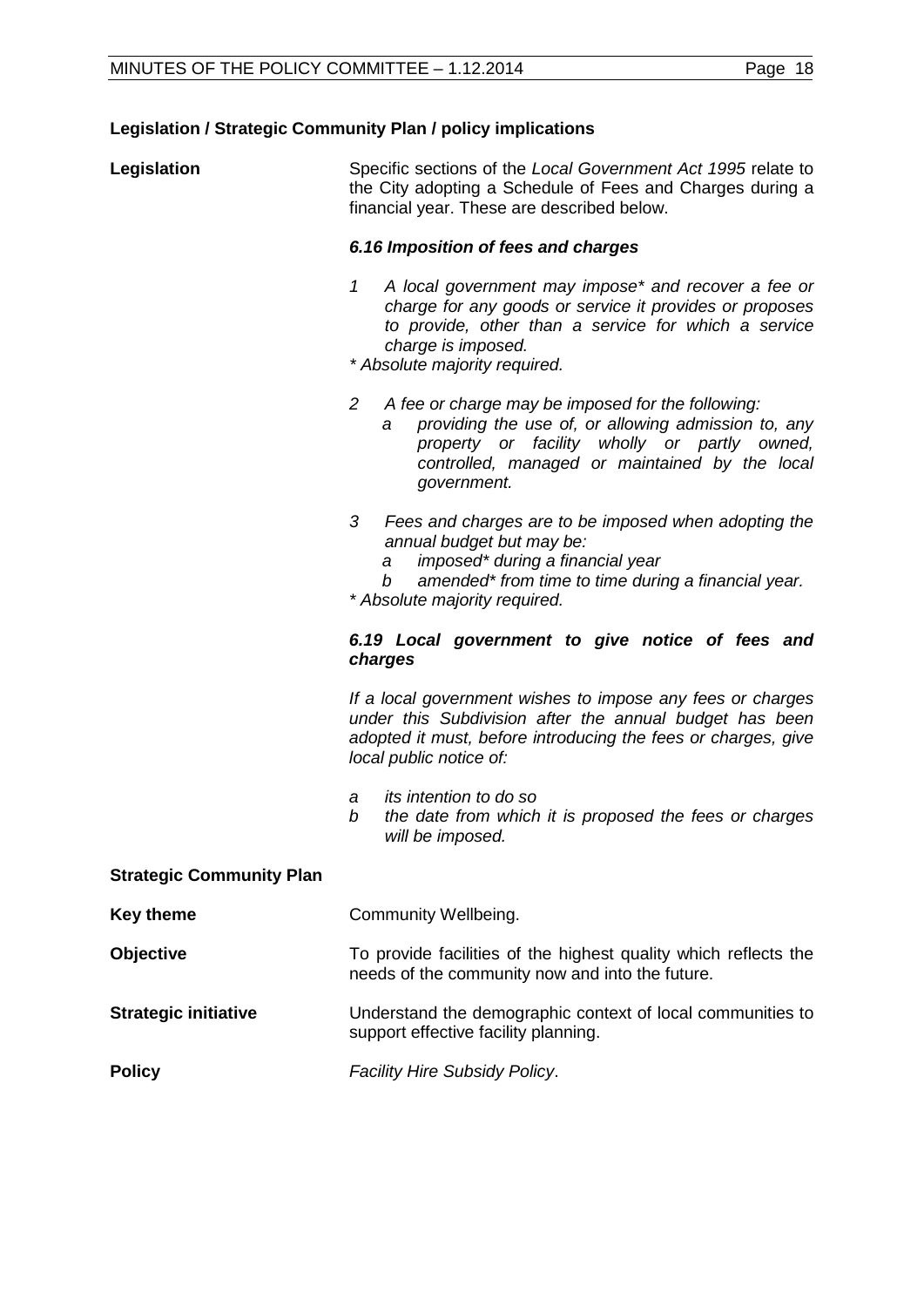#### **Risk management considerations**

There is a risk of an adverse response from community groups whose subsidised hire arrangements or the application of these arrangements is inconsistent. Considerable research and engagement was undertaken to develop the PMF and the supporting *Facility Hire Subsidy Policy* to enable the City to administer its assets in an equitable, effective and sustainable manner. Significant diversion from these principles will lead to the management of City facilities in an ad hoc and inconsistent manner.

#### **Financial / budget implications**

For the year 2013, the City provided a total of approximately 105,000 hours of subsidised use across the City facilities, which equates to approximately \$1.1m (which includes the additional requests forwarded direct to the Council).

To date in 2014 the City has provided an approximately \$1.0 million which equates to approximately 90,000 hours of subsidised use across its facilities.

| <b>Financial Year</b> | Park Hire | <b>Facility Hire</b> | Other Hire | Total     |
|-----------------------|-----------|----------------------|------------|-----------|
|                       |           |                      | Charges    |           |
| 2011-12               | \$97,450  | \$456,998            | \$45,377   | \$599,825 |
| **2012-13             | \$77,626  | \$421,050            | \$54,102   | \$552,778 |
| 2013-14               | \$100,689 | \$471,737            | \$40,718   | \$613,144 |
| 2014-15 (Oct 2014)    | \$33,494  | \$148,014            | \$11,061   | \$192,569 |

In regards to actual income received for park and facility hire:

*\*\* the revised Facility Hire Subsidy Policy was in effect from 1 January 2013.*

#### Future financial year impact

| 20 Year Strategic            | Based on the figure of \$1.1 million subsidised use, compounded |
|------------------------------|-----------------------------------------------------------------|
| <b>Financial Plan impact</b> | at 3.5% over 20 years, equates to approximately \$31.1m of      |
|                              | subsidised use provided by the City during that period.         |

# **Regional significance**

The policy does not have any regional significance as it is only initiated where groups meet the criteria of 50% active members/participants.

#### **Sustainability implications**

The PMF aims to support the equitable, efficient and effective management of City-owned and -managed properties. The framework recognises the value and community benefit of activities organised and provided for by community groups, by subsidising such groups where appropriate.

# **Consultation**

Through an issues paper, feedback was sought from elected members, with three submissions being returned.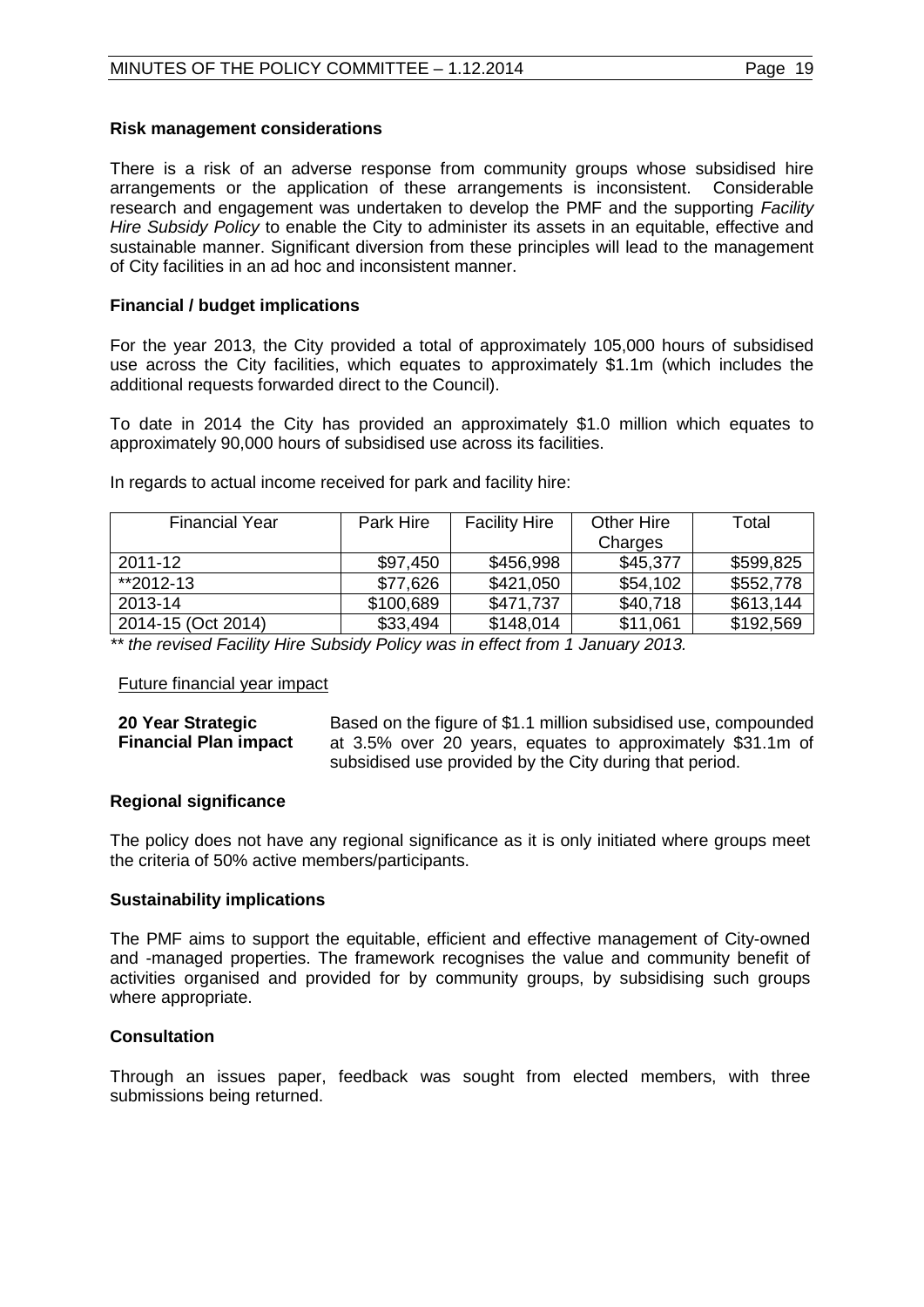#### **COMMENT**

The PMF now provides the City with a guide to managing all property under the City's ownership, care and control. The framework takes into account the City's statutory obligations and the desire to promote the wellbeing of all people in the community through support of recreational and community groups and the provision of high quality and accessible facilities. The draft framework also recognises the City's obligations to support not-for-profit community groups through subsidisation.

Through the *Facility Hire Subsidy Policy*, the City has substantially reduced the hire charges for several types of not-for-profit community groups. The hire charges for adult recreational or sporting groups, for example, have been reduced by 50%. This has substantially reduced the fees imposed on these groups which in turn will help these non-commercial groups in continuing to provide important recreational and sporting opportunities to the community and will assist the City in achieving a greater utilisation of its assets.

#### **VOTING REQUIREMENTS**

Simple Majority.

#### **MOVED Cr Norman, SECONDED Cr Chester that Council ADOPTS the amended**  *Facility Hire Subsidy Policy* **as detailed in Attachment 1 to this Report.**

#### The Motion was Put and **CARRIED** (7/0)

**In favour of the Motion:** Cr Gobbert, Mayor Pickard, Crs Chester, Hollywood, Norman, Ritchie and Taylor.

*Appendix 1 refers*

*To access this attachment on electronic document, click here: [Attach1agnPOLICY021214.pdf](http://www.joondalup.wa.gov.au/files/committees/POLI/2014/Attach1agnPOLICY021214.pdf)*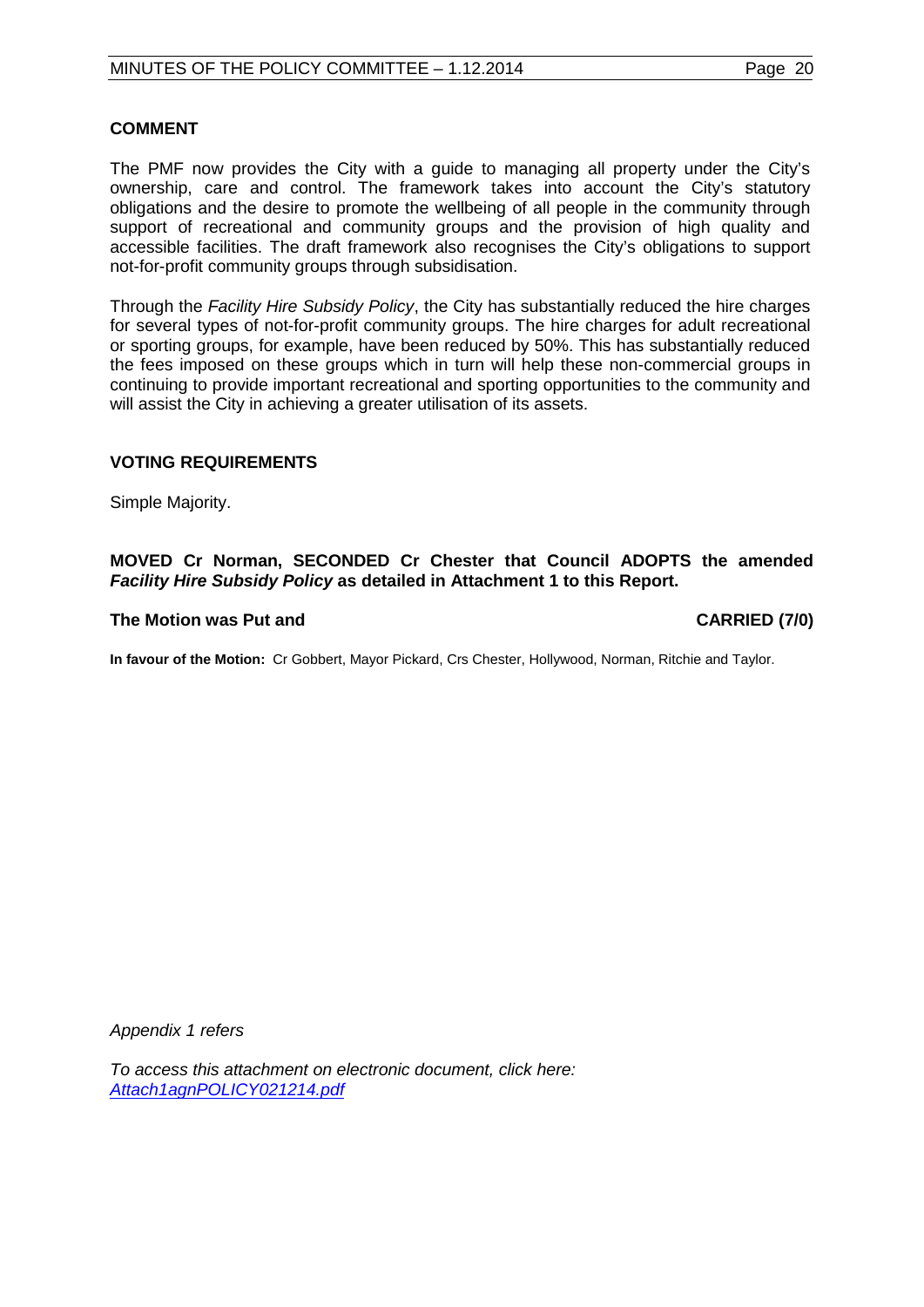# <span id="page-20-0"></span>**ITEM 2 REVOCATION OF THE TENNIS COURT LIGHTING STANDARDS POLICY**

| <b>WARD</b>                           | All                                                                                                                                                                                              |                                               |  |
|---------------------------------------|--------------------------------------------------------------------------------------------------------------------------------------------------------------------------------------------------|-----------------------------------------------|--|
| <b>RESPONSIBLE</b><br><b>DIRECTOR</b> | Mr Mike Tidy<br><b>Corporate Services</b>                                                                                                                                                        |                                               |  |
| <b>FILE NUMBER</b>                    | 101290                                                                                                                                                                                           |                                               |  |
| <b>ATTACHMENT</b>                     | Attachment 1                                                                                                                                                                                     | <b>Tennis Court Lighting Standards Policy</b> |  |
| <b>AUTHORITY / DISCRETION</b>         | Executive - The substantial direction setting and oversight<br>role of Council, such as adopting plans and reports,<br>accepting tenders, directing operations, setting and<br>amending budgets. |                                               |  |

# **PURPOSE**

For Council to revoke the *Tennis Court Lighting Standards Policy* as part of the on-going Policy Manual Review.

#### **EXECUTIVE SUMMARY**

The *Tennis Court Lighting Standards Policy* was previously established by the former City of Wanneroo and has been the subject of minor amendments since its inception. The original intention of this policy was to ensure all new tennis courts would be floodlit to a minimum illumination standard dependant on the level of play, and a consistent process was followed when dealing with requests for new and upgraded tennis court floodlighting requests from the community.

As part of the ongoing review of the Policy Manual, the *Tennis Court Lighting Standards Policy* is recommended for revocation due to its inconsistency with current Australian Standards for floodlighting and other relevant decision making guidelines that exist both internally and externally. In addition, the detailed and technical content is considered too operational at a policy level.

#### **BACKGROUND**

As part of the City's ongoing review of the City's Policy Manual, the current *Tennis Court Lighting Standards Policy* (Attachment 1 refers) has been reviewed against the following criteria:

- 1 Consistency with regard to language, style and format.
- 2 Relevance in terms of new plans and strategies that now supersede previously endorsed positions with existing policies.
- 3 Duplication identified sections of policies that duplicate other policies, City plans and strategies, local laws and/or other legislation.
- 4 Operational content identified sections of policies deemed 'too operational' and therefore more appropriate to be incorporated into a City protocol or operational plan.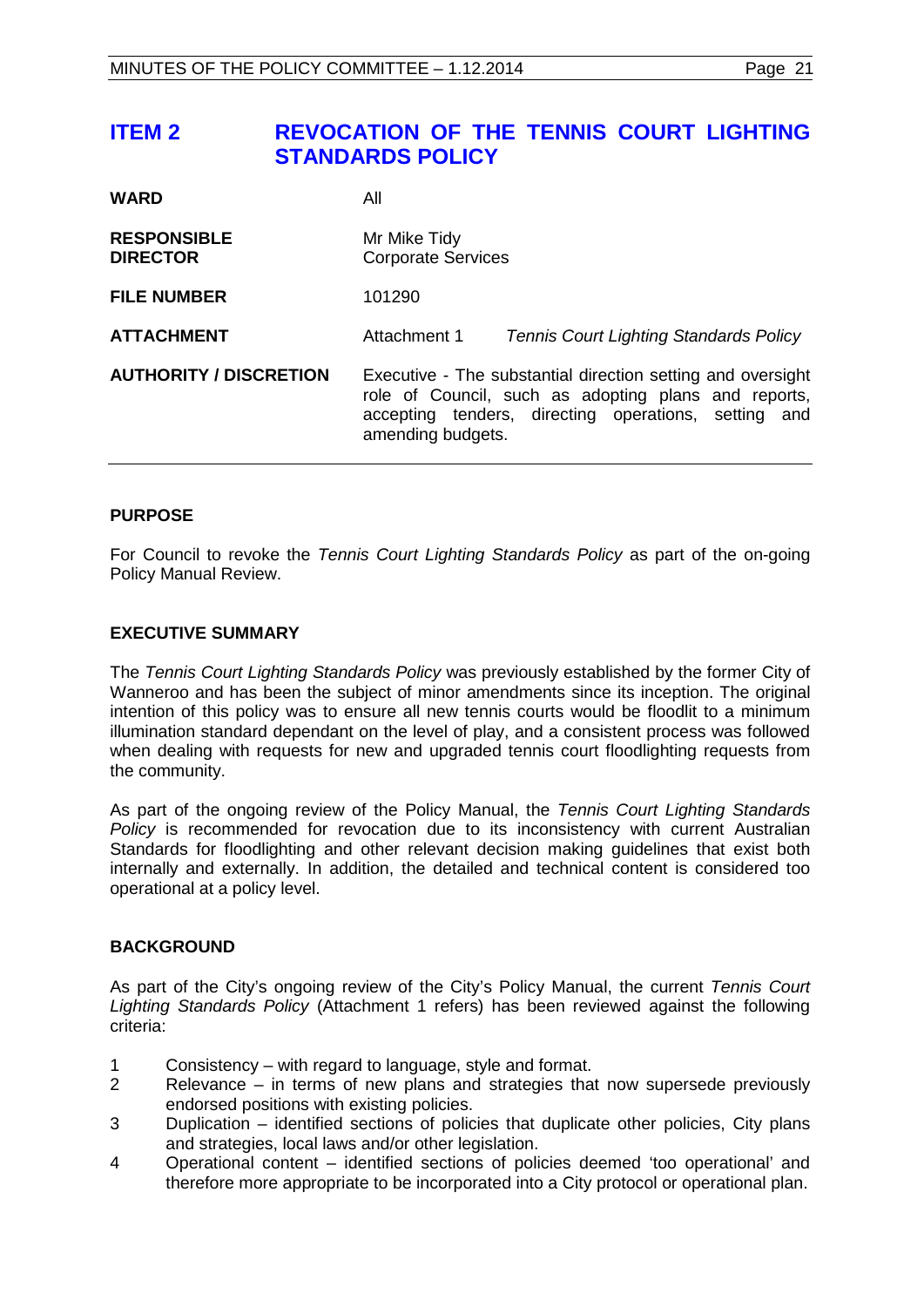The *Tennis Court Lighting Standards Policy* was established by the former City of Wanneroo and formally adopted by the Joint Commissioners of the City of Joondalup at its meeting held on 22 June 1999 (CJ2013-06/99 refers). The intention of the policy was to ensure:

- all new tennis courts would be floodlit to a minimum illumination standard dependent on the level of play
- a consistent process was followed for requests for new or upgrades to tennis court floodlighting from the community (including responsibilities for capital costs where installation is above the minimum standard and ongoing operating costs).

Since its inception, the policy has been reviewed on a few occasions and only minor amendments have been made. These include changes to 'Table 2 - Standard of Illumination – All Tennis Courts' (in reference to tennis court locations) and the directorate responsible for implementing the policy. Consideration was made to merge the policy with the *Reserves*, *Parks and Recreation Grounds Policy* in 2005; however, this did not eventuate as at the time the policy was considered to deal with complex and sensitive matters and was regularly used.

The *Tennis Court Lighting Standards Policy* is considered to be out of date given its variation with the current Australian Standard. In addition, it is inconsistent with internal and external planning documents and decision making mechanisms and is deemed too technical and operational in its content for a policy document. As such, it is being recommended for revocation to consolidate the City's Policy Manual.

# **DETAILS**

Since 2005, the *Tennis Court Lighting Standards Policy* has not been reviewed nor applied. As part of the ongoing review of the City's Policy Manual, it is recommended that the policy be revoked for the following reasons:

#### **1 The policy suggests that all new tennis court facilities shall be floodlit which is inconsistent with positions in other relevant planning documents.**

The provision of floodlighting to all new tennis courts may not provide a strong return on investment given installation and ongoing operational costs may outweigh actual utilisation. In addition, this position does not align with a recent internal sporting infrastructure needs assessment, the *Active Reserve and Community Facilities Review* (CJ116-07/14 refers) and Tennis Australia's, *Tennis 2020: Facility development and management framework for Australian Tennis.*

The City's *Active Reserve and Community Facilities Review* identifies sports floodlighting priorities for the City's *Five Year Capital Works Program*. These priorities are based on participation trends, existing and potential utilisation, user group requests and needs, available funding and ongoing operational costs. In addition, no particular sport is given priority and projects are based on overall community need. Notably, no tennis court floodlighting projects were identified as the current infrastructure was deemed sufficient to service the community and trends indicate tennis participation is declining.

Tennis Australia's document has identified a new hierarchal approach to tennis facilities depending on factors such as the number of courts, standard of play and catchment population. This approach recommends that a percentage of courts be illuminated to a particular standard depending on the facilities association with the hierarchy. When applying *Tennis 2020: Facility development and management framework for Australian tennis* within the context of the City of Joondalup tennis facilities, only 50% of the courts would be required to be illuminated.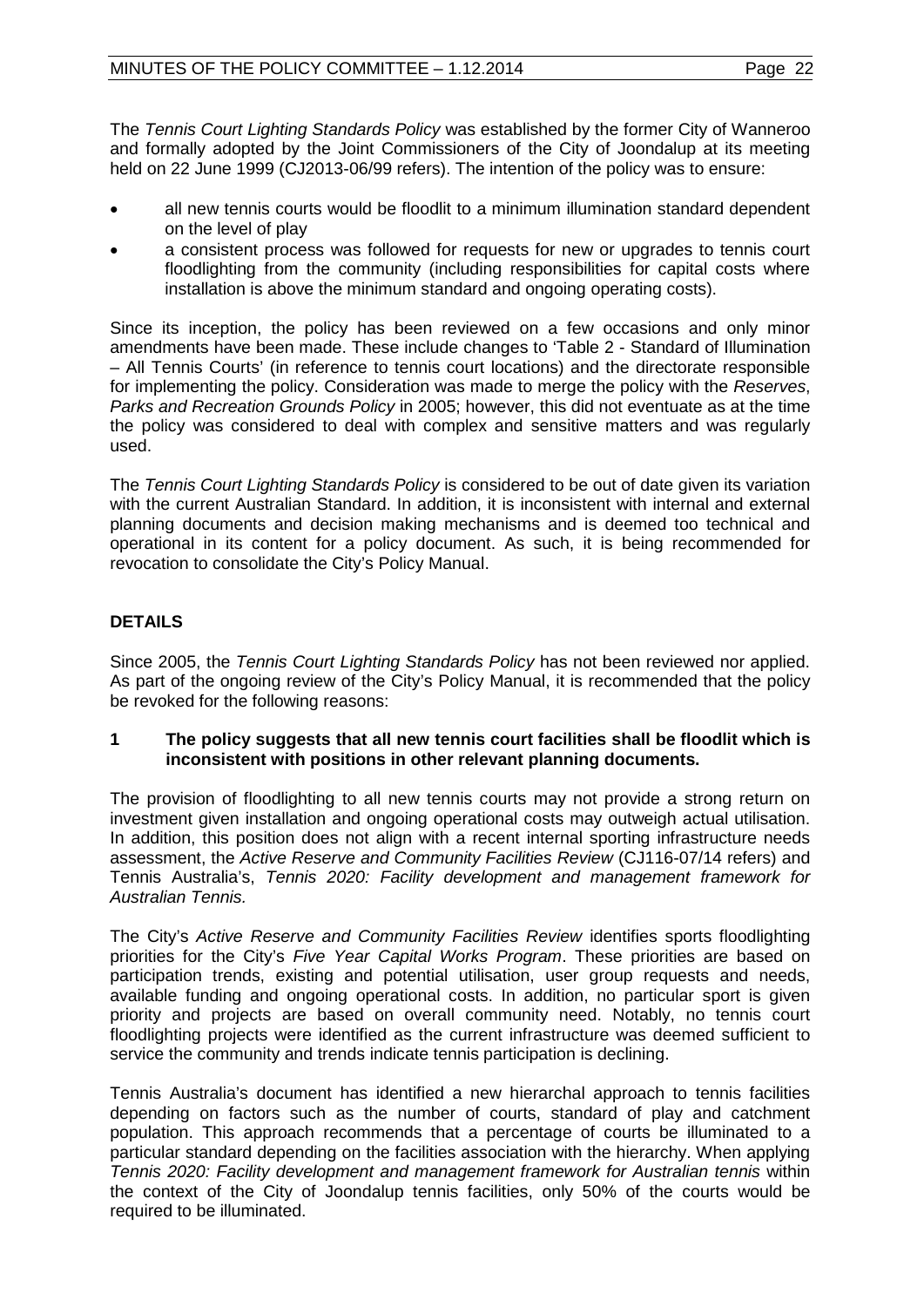# **2 The policy's minimum standard specification for illuminating courts is not consistent with relevant Australian Standards.**

Australian Standard 2560.2.1-2003, *Sports lighting Part 2.1: Specific applications – Lighting for outdoor tennis* specifies a minimum standard of illumination for tennis courts dependant on the level of play. The levels of illumination indicated in the policy are significantly lower than that of the Australian Standard, and as such the Australian Standard supersedes the City's *Tennis Court Lighting Standards Policy*.

# **3 The process within the policy for dealing with new and upgrade requests from the community is not consistent with other City sporting infrastructure decision making mechanisms.**

Requests for sports floodlighting are currently considered by the City on a case by case basis. Each request is directed towards either an expression of interest process for the Department of Sport and Recreation's Community Sporting and Recreation Facilities Fund (CSRFF) or the City's Club-Funded Upgrade process.

The expression of interest process is a precursor to the Department's CSRFF application process whereby groups with infrastructure projects are identified who are willing to jointly fund on an equal one-third basis between the City, State Government and relevant user group/third-party. The City's Club-Funded Upgrade process is designed for groups seeking to upgrade or construct facilities where the City has no capital funding involvement. The City determines each application on its merits, which includes any ongoing operational costs for maintaining and using the infrastructure.

If a request is made and the City is to provide a level of funding toward a sports floodlighting project, the project would be reviewed against the priorities listed in the City's *Active Reserve and Community Facilities Review*. The priority may improve if a higher level of external funding is available.

# **4 Management of ongoing operational costs within the policy is not consistent with current practices.**

Where a lease/licence agreement is involved, the City's *Property Management Framework* provides guidance on ongoing operational costs with relevant users. However, if a lease/licence is not in place (hired facility) and the user group funds the upgrade (through the CSRFF process or Club-Funded Upgrade process), the City acquires all of the ongoing operational costs. This scenario is not reflected in the current policy.

#### **5 Trends indicate tennis participation is declining, therefore a specific policy is not required and tennis court floodlighting can be including when determining overall floodlighting priorities.**

No new tennis courts have been constructed since the last review of the policy in 2005, given that trends indicate that participation has declined over that period. The *Participation in Sport and Physical Recreation* 2011-12 survey from the Australian Bureau of Statistics suggests that overall tennis participation for people aged over 15 years in Western Australia has declined from 3.9% in 2005-06 to 3.6% in 2011-12. This is further supported by the City implementing the *Tennis Court Provision and Maintenance Strategy* (CJ010-02/11 refers) and as a result four tennis courts were decommissioned at Percy Doyle Reserve, Duncraig (near the Duncraig Library) in 2011-12 and one at Fenton Park, Hillarys in 2013-14 due to low levels of utilisation.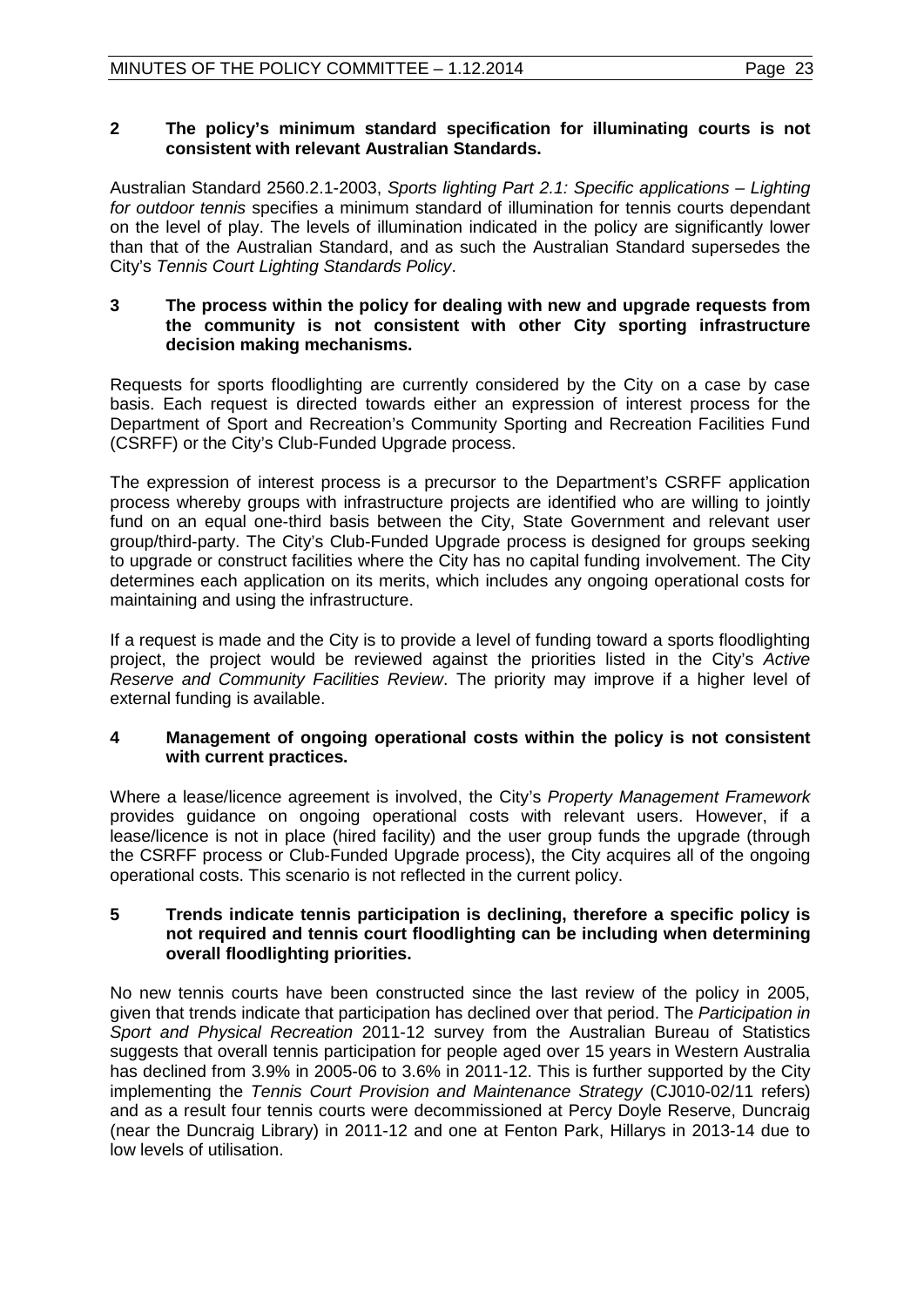# MINUTES OF THE POLICY COMMITTEE – 1.12.2014 Page 24

Since 2005, the City has completed only one tennis court floodlighting project at Falklands Park (Kinross College) in 2013-14. This project was identified as a result of the City relocating the tennis court floodlights at Percy Doyle Reserve when decommissioning the four courts. At Falklands Park a shared-use agreement exists with the Department of Education for the oval and tennis courts and given the limited availability of City managed tennis courts in the northern area of the City, the site was deemed the most suitable.

It is worth noting the City owns (and manages) 12 tennis court facilities of which all currently have floodlighting to various standards. The policy specifies that all new tennis courts would be floodlit; however no new tennis court facilities and tennis floodlighting projects are proposed in the City's *Five Year Capital Works Program* given the decline in participation numbers and other activities increasing in popularity. Therefore a specific policy is not required and all new and upgrade tennis court floodlighting projects should be included in the assessment of overall sports floodlighting for the City through existing decision making frameworks.

#### **Issues and options considered**

Council may choose to either:

- support the revocation of the *Tennis Court Lighting Standards Policy* or
- not support the revocation of the *Tennis Court Lighting Standards Policy.*

For the reasons outlined in this report, it is recommended that the policy be revoked.

#### **Legislation / Strategic Community Plan / policy implications**

| Legislation<br><b>Strategic Community Plan</b> | Not applicable.                                                                                    |
|------------------------------------------------|----------------------------------------------------------------------------------------------------|
| <b>Key theme</b>                               | Community Wellbeing.                                                                               |
| <b>Objective</b>                               | Quality facilities.                                                                                |
| <b>Strategic initiative</b>                    | Understand the demographic context of local communities to<br>support effective facility planning. |
| <b>Policy</b>                                  | Tennis Court Lighting Standards Policy.                                                            |

#### **Risk management considerations**

There are no significant risks associated with revoking the *Tennis Court Lighting Standards Policy*. Existing planning documents and decision-making mechanisms enable the City to make informed and appropriate decisions for all new and upgrade tennis court floodlighting requests and proposals.

In addition, revocation of the policy removes the complexity among the various planning documents and the standard of illumination that is to be provided for future projects.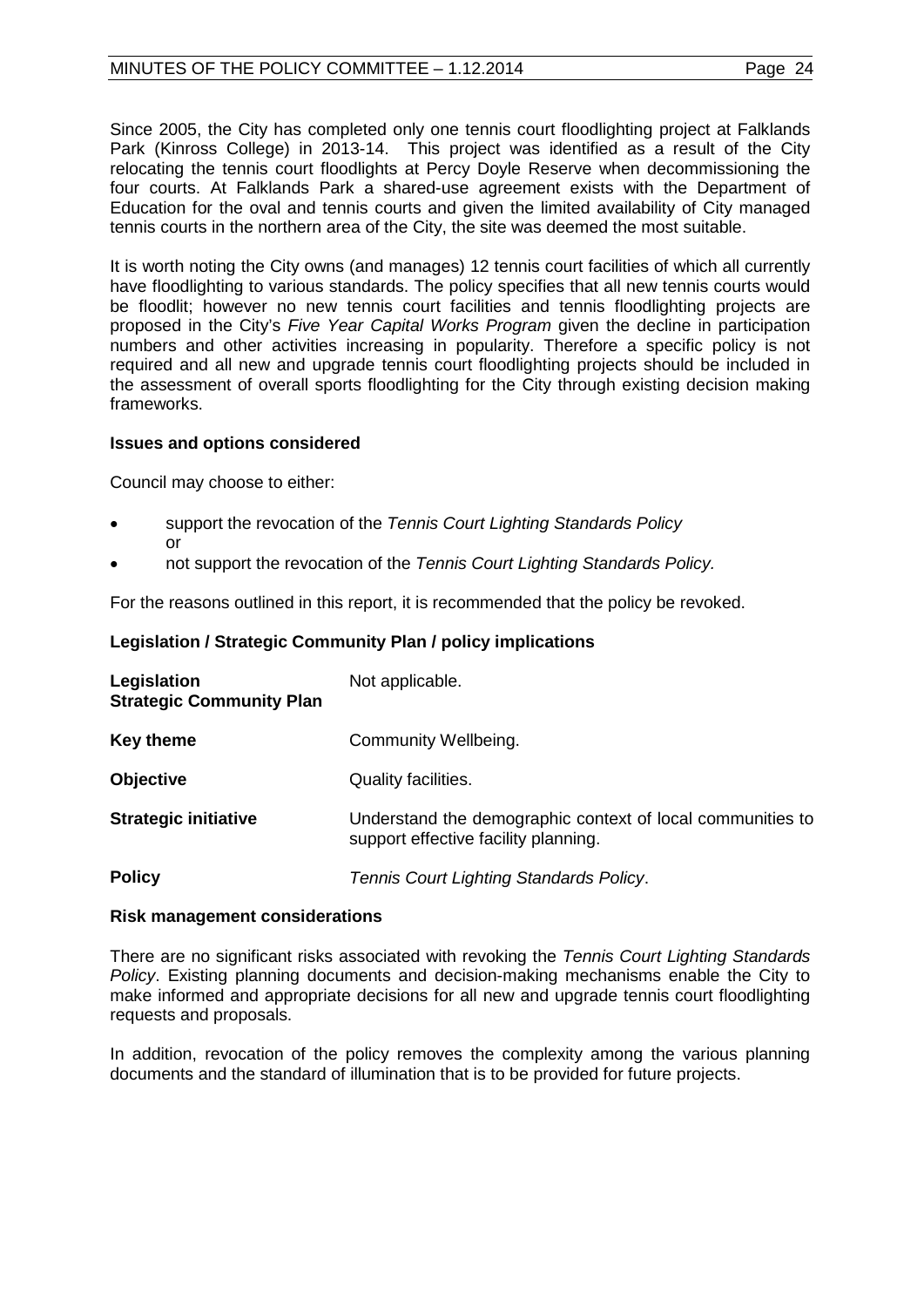# **Financial / budget implications**

Revoking the policy will have no financial implications for existing capital works, projections or budgets, as it is not currently applied.

#### **Regional significance**

Existing decision-making processes provide for the consideration of tennis court floodlighting needs based on the regional significance of the facility.

#### **Sustainability implications**

All capital works decisions pertaining to floodlighting take into consideration opportunities for increasing participation trends, supporting local clubs and off-setting capital and operational costs.

#### **Consultation**

The *Tennis Court Lighting Standards Policy* is considered to be out-of-date in comparison with Australian Standards and relevant planning documents. Therefore, consultation is deemed not required to revoke the policy.

# **COMMENT**

The ongoing Policy Manual review has been comprehensive in addressing inconsistencies and relevance with policy frameworks, planning documents and regulatory standards. When the *Tennis Court Floodlighting Policy* was developed, the policy provided a position on a number of factors relating to the installation of floodlighting on new tennis courts.

Since this time, a number of planning documents have been developed, decision-making frameworks adopted and the technical aspects have been superseded by the relevant Australian Standard which limits the policy's relevance.

# **VOTING REQUIREMENTS**

Simple Majority.

# **MOVED Cr Hollywood, SECONDED Mayor Pickard that Council REVOKES the** *Tennis Court Lighting Standards Policy* **as detailed in Attachment 1 to this Report.**

#### The Motion was Put and **CARRIED** (7/0)

**In favour of the Motion:** Cr Gobbert, Mayor Pickard, Crs Chester, Hollywood, Norman, Ritchie and Taylor.

*Appendix 2 refers*

*To access this attachment on electronic document, click here: [Attach2agnPOLICY021214.pdf](http://www.joondalup.wa.gov.au/files/committees/POLI/2014/Attach2agnPOLICY021214.pdf)*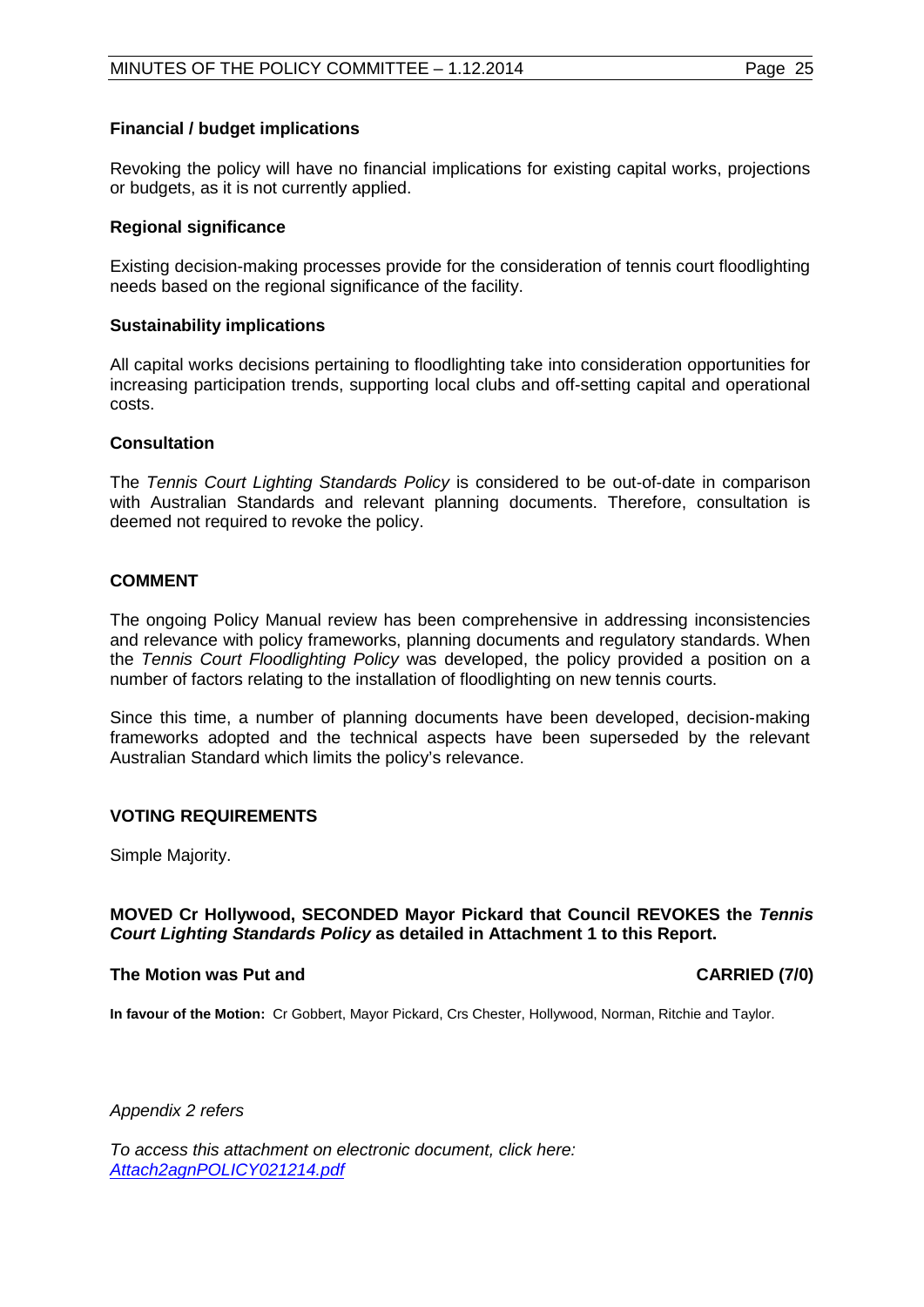# <span id="page-25-0"></span>**ITEM 3 USE OF SEA CONTAINERS WITHIN THE CITY OF JOONDALUP**

| <b>WARD</b>                           | All                                                                                  |                              |  |
|---------------------------------------|--------------------------------------------------------------------------------------|------------------------------|--|
| <b>RESPONSIBLE</b><br><b>DIRECTOR</b> | Ms Dale Page<br><b>Planning and Community Development</b>                            |                              |  |
| <b>FILE NUMBER</b>                    | 18058                                                                                |                              |  |
| <b>ATTACHMENT</b>                     | Attachment 1                                                                         | Use of Sea Containers Policy |  |
| <b>AUTHORITY / DISCRETION</b>         | Legislative - includes the adoption of local laws, planning<br>schemes and policies. |                              |  |

This Item was dealt with earlier in the meeting, prior to Item 1 – Review of Facility Hire Subsidy Policy.